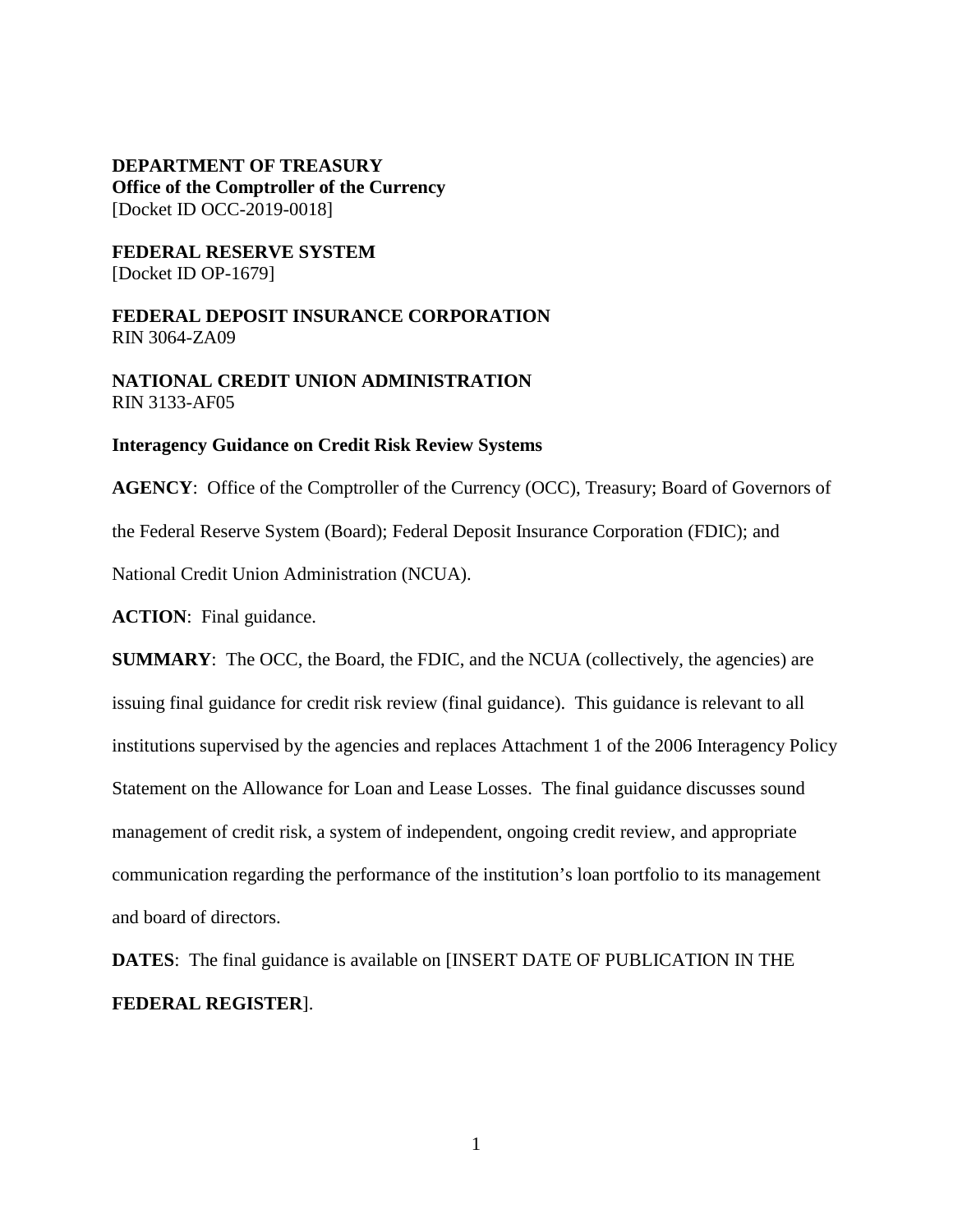#### **FOR FURTHER INFORMATION CONTACT:**

*OCC*: Beth Nalyvayko, Bank Examiner, or Lou Ann Francis, Director, Commercial Credit Risk, (202) 649-6670; or Kevin Korzeniewski, Counsel, Chief Counsel's Office, (202) 649-5490. For persons who are hearing impaired, TTY, (202) 649-5597.

*Board*: Constance Horsley, Deputy Associate Director, (202) 452-5239; Kathryn Ballintine,

Manager, (202) 452-2555; or Carmen Holly, Lead Financial Institution Policy Analyst (202)

973-6122; or Alyssa O'Connor, Attorney, Legal Division, (202) 452-3886, Board of Governors of the Federal Reserve System, 20th and C Streets NW, Washington, DC 20551.

*FDIC*: Thomas F. Lyons, Chief, Policy & Program Development, [tlyons@fdic.gov](mailto:tlyons@fdic.gov) (202) 898-

6850); George J. Small, Senior Examination Specialist, Risk Management Policy,

[gsmall@fdic.gov](mailto:gsmall@fdic.gov) (917) 320-2750, Risk Management Supervision; Ann M. Adams, Senior Examination Specialist, Risk Management Policy, [annadams@fdic.gov](mailto:annadams@fdic.gov) (347) 751-2469, Risk Management Supervision; or Andrew B. Williams II, Counsel, [andwilliams@fdic.gov;](mailto:andwilliams@fdic.gov) (202) 898-3591), Supervision and Legislation Branch, Legal Division, Federal Deposit Insurance Corporation; 550 17th Street, NW, Washington, DC 20429.

*NCUA*: Vincent H. Vieten, Senior Credit Specialist (703) 518-6618; Uduak Essien, Director (703) 518-6399, Division of Credit Markets; or Ian Marenna, Associate General Counsel (703) 518-6554, Office of General Counsel.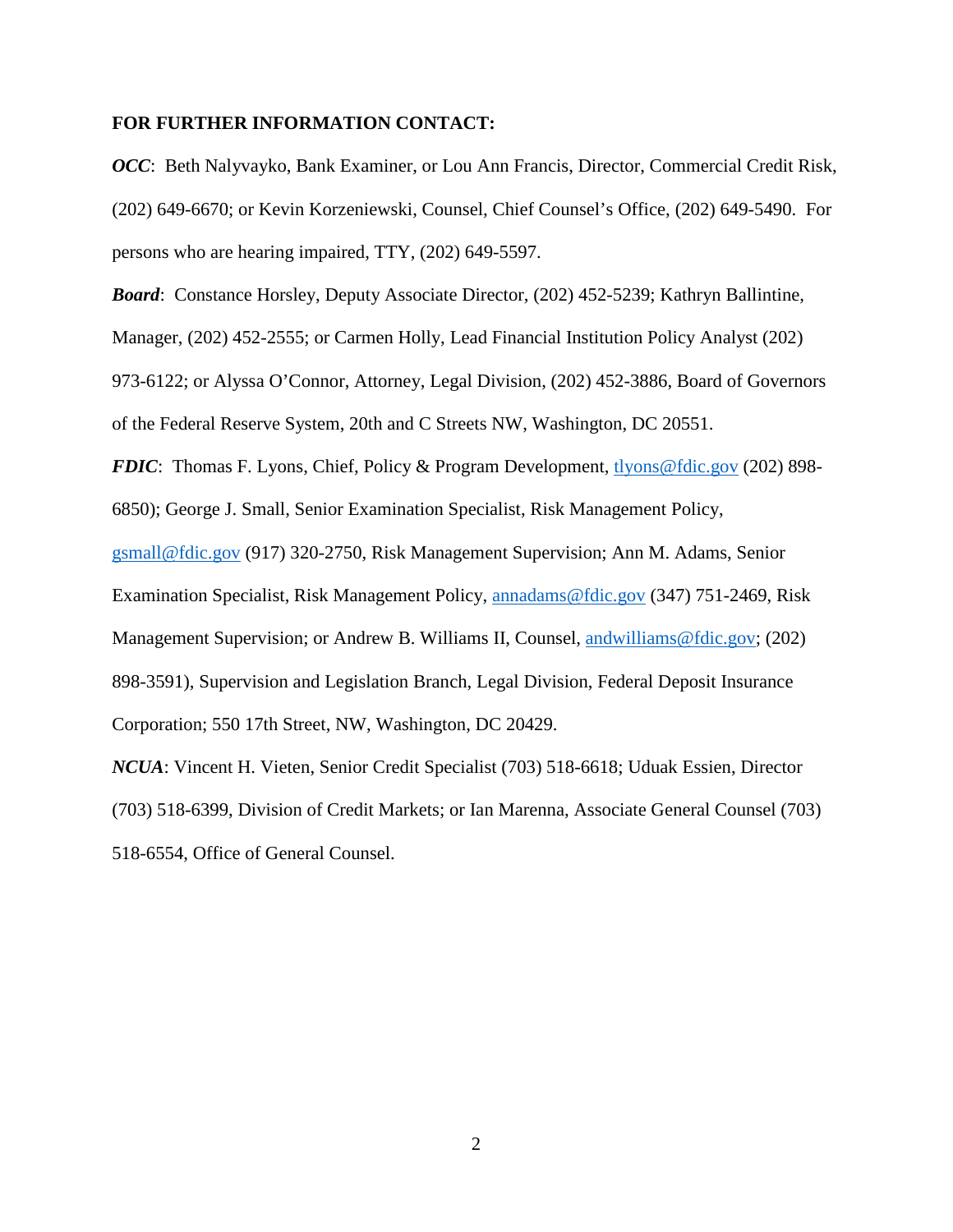# **SUPPLEMENTARY INFORMATION:**

# **I. Background**

In 2006, the OCC, the Board, the FDIC, and the NCUA (collectively referred to as the agencies) issued the *Interagency Policy Statement on the Allowance for Loan and Lease Losses*. [1](#page-2-0) Attachment 1 of that statement, entitled "Loan Review Systems," served as the agencies' guidance on credit risk review (Attachment 1). Attachment 1 supplemented and aligned with other relevant agency issuances on credit review, including the *Interagency Guidelines Establishing Standards for Safety and Soundness.*[2](#page-2-1)

In October 2019, the agencies invited public comment on proposed guidance on credit risk review (proposed guidance or proposal).<sup>[3](#page-2-2)</sup> The proposed guidance would update and clarify Attachment 1. It also would adjust terminology to be consistent with the current expected credit losses (CECL) methodology, a recent accounting standards change.<sup>[4](#page-2-3)</sup> The agencies are adopting the proposed guidance in final form (final guidance), with certain revisions as discussed below. The final guidance replaces Attachment 1 as the agencies' guidance on credit risk review systems for all supervised institutions and is being issued as a standalone document. Attachment 1 is rescinded as of [INSERT DATE OF PUBLICATION IN THE **FEDERAL REGISTER**].

<span id="page-2-0"></span> $\frac{1}{1}$ <sup>1</sup> See OCC Bulletin 2006-47; FDIC Financial Institution Letter FIL-105-2006; Federal Reserve Supervision and Regulation (SR) letter 06-17; NCUA Accounting Bulletin No. 06-01.

<span id="page-2-1"></span><sup>2</sup> 12 CFR part 30, Appendix A (OCC); 12 CFR part 208, Appendix D-1 (Board); 12 CFR part 364 Appendix A (FDIC). *Also see* 12 CFR part 723 (NCUA).

<span id="page-2-2"></span><sup>&</sup>lt;sup>3</sup> Interagency Guidance on Credit Risk Review Systems, 84 FR 55679 (Oct. 17, 2019).

<span id="page-2-3"></span><sup>4</sup> *See* Financial Accounting Standards Board's, Accounting Standards Codification Topic 326, which revises the accounting for the allowances for credit losses (ACLs) and introduces the CECL methodology. [The agencies' final guidance on CECL is contained in a separate notice published in the **Federal Register**.]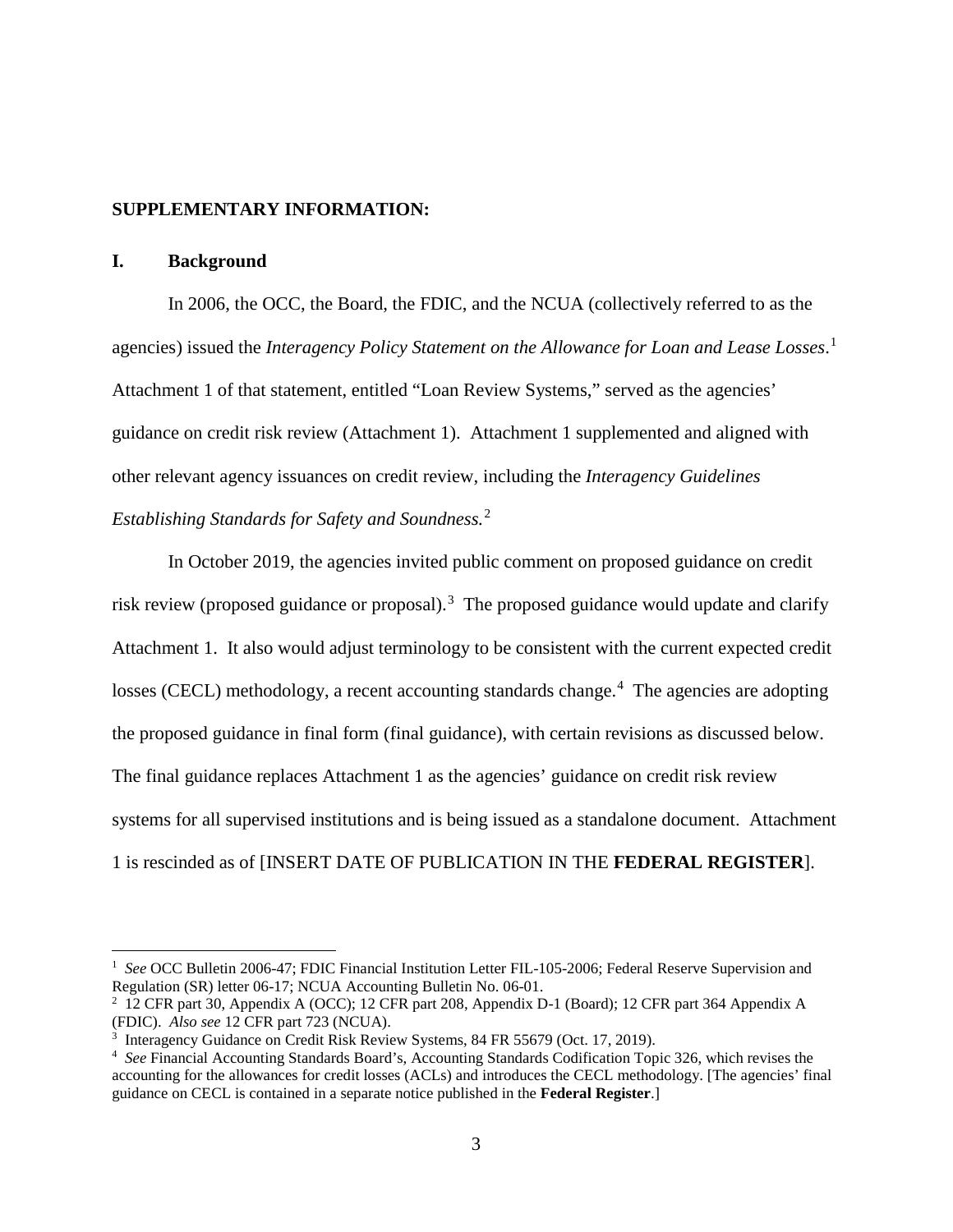## **II. Overview of Comments**

The agencies collectively received 19 comments on the proposed guidance. Commenters included trade associations, banks, credit unions, and members of the public.

Most commenters expressed general support for the guidance. Commenters noted that the proposed guidance reflected sound practices and principles, incorporated the core elements of credit risk review, and did not represent a fundamental shift from Attachment 1. Some commenters raised concerns including that the guidance was too prescriptive.

The comments addressed a wide range of topics, and in some instances, commenters requested clarifications to certain aspects of the proposed guidance. For example, commenters discussed the role of credit risk review including its relation to other functions, such as internal audit; the appropriate scope, depth and frequency of credit risk review activities; internal responsibility for an institution's risk rating framework; the process for adjudicating risk rating disputes; the communication of credit risk review results and qualifications of credit risk review personnel; credit risk review in the context of retail portfolios; and the use of technology and data in credit risk review.

A number of commenters expressed concern with what they viewed as the one-size-fitsall approach of the proposed guidance and the potential burden to smaller institutions. Commenters requested that the agencies specifically tailor the guidance to emphasize flexibility based on an institution's risk profile or even exempt small institutions from the guidance.

Some commenters discussed independence of the credit risk review function and acknowledged that credit risk review provides a critical and independent assurance role but noted that role has expanded in scope and may overlap with duties performed by other functions resulting in a duplication of efforts.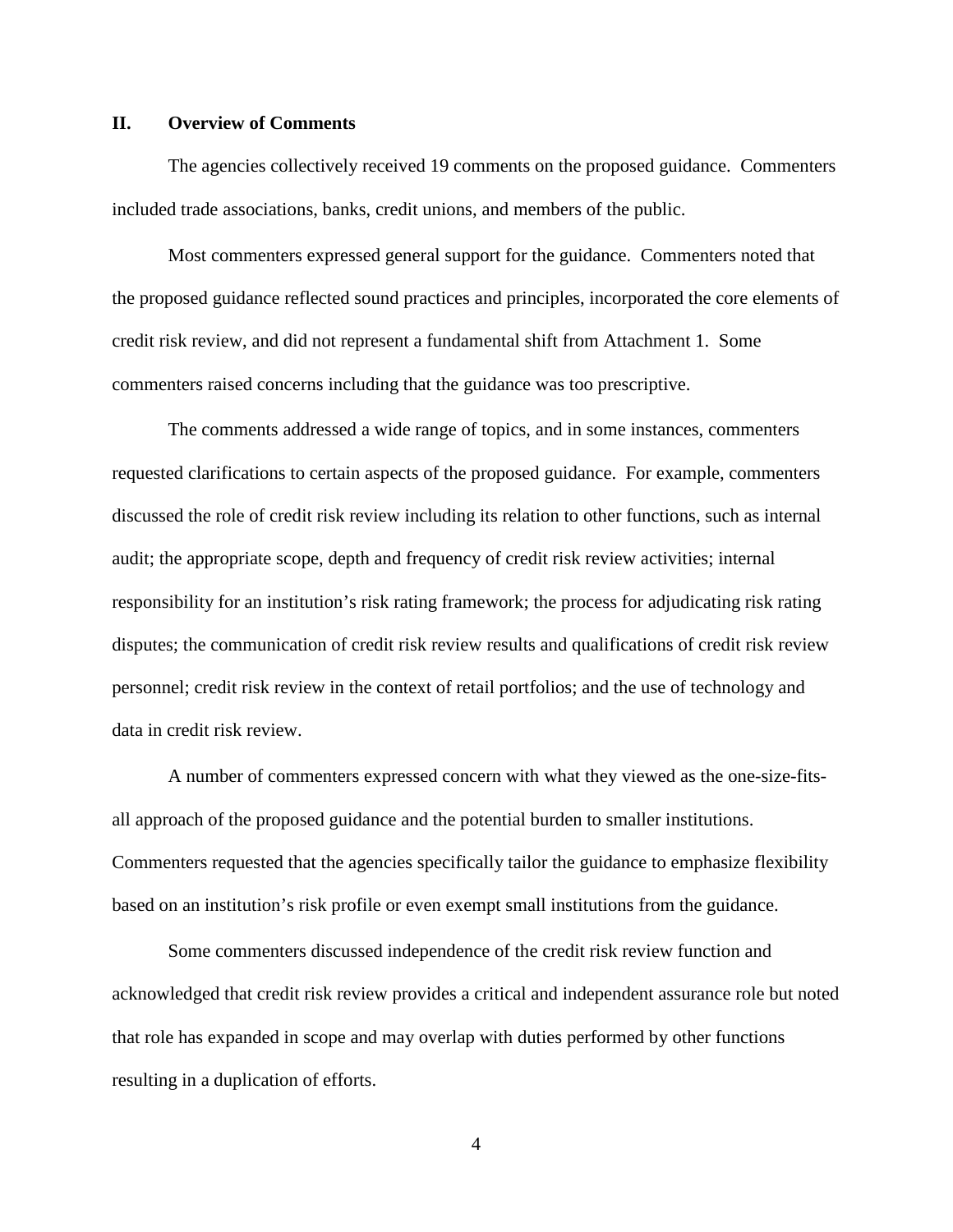Commenters also expressed concern generally with the implementation of the CECL methodology; the relationship of the proposed guidance to Allowances for Credit Losses (ACL); and whether CECL would make credit risk review more burdensome, particularly for smaller institutions.

#### **III. Discussion of Comments on the Proposed Guidance**

The agencies are finalizing the guidance with targeted changes and clarifications to address the concerns raised by commenters. The comments, and any revisions to the final guidance, are discussed below and grouped based on the three questions posed in the proposal and other related topics raised by commenters. The agencies' three questions asked whether the proposed guidance reflected sound practices, whether the proposed guidance was appropriate for institutions of differing sizes, and whether the agencies should include additional factors in the proposed guidance to help credit risk review achieve a sufficient degree of independence.[5](#page-4-0)

The agencies emphasize that credit risk review is a significant risk management function separate from the determination of the appropriate reserve for credit losses. While the results of the credit risk review can help ensure that the ACLs or Allowance for Loan and Lease Losses (ALLL) adequately reflects risk in the institution's loan portfolio, the agencies are addressing the implementation of CECL separately from the final guidance.

<span id="page-4-0"></span> $\frac{1}{5}$  $5$  Question 1: To what extent does the proposed credit review guidance reflect current sound practices for an institution's credit risk review activities? What elements should be added or removed, and why? Question 2: To what extent is the proposed credit review guidance appropriate for institutions of all asset sizes? What elements should be added or removed for institutions of differing in sizes, and why?

Question 3: What, if any, additional factors should the agencies consider incorporating into the guidance to help achieve a sufficient degree of independence and why? To what extent does the approach described for small or rural institutions with fewer resources or employees provide for an appropriate degree of independence in the credit review function? What if any modifications should the agencies consider and why?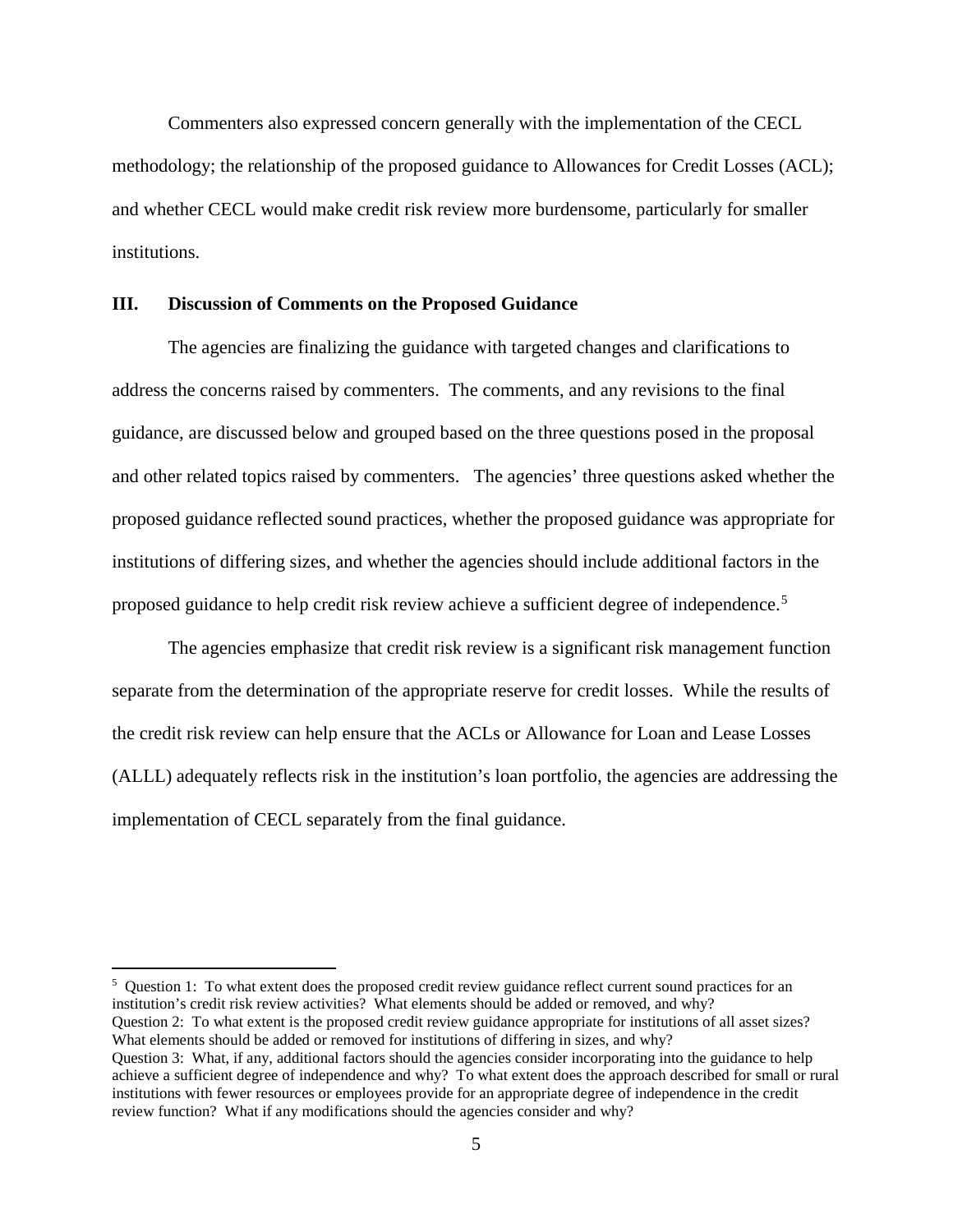#### **A. General Application of Guidance**

Some commenters indicated the guidance was too prescriptive; in one case, a commenter considered the guidance excessively detailed and not aligned with current practices for credit unions in particular. Others indicated that the proposed guidance reflected foundational principles and outlined elements of a sound credit risk program without mandating how credit risk review should operate. Commenters also raised concerns that the proposed guidance would be enforced as a regulation.

An effective credit risk review function is integral to the safe and sound operation of every insured depository institution. To assist institutions in the creation and operation of such functions, the agencies have developed the final guidance to describe a broad set of practices and principles for developing and maintaining a credit risk review function consistent with safe and sound credit risk management practices and the *Interagency Guidelines Establishing Standards for Safety and Soundness.*[6](#page-5-0) However, the final guidance does not establish any requirements or rules, nor does it mandate implementation of a specific system or prescribe specific actions with which institutions must comply.

One commenter expressed general concern about guidance being applicable to all institutions, including credit unions, because the commenter considered credit union operational practices as distinct from those of other institutions. Another commenter called for the guidance to address how it intersects with the NCUA Examiner's Guide. The NCUA notes that credit risk is related to the characteristics of the loan, and not the type of institution providing the financing. This guidance is an appropriate reference to assist in establishing a credit risk review function for both credit union and other institutions' loan portfolios. Furthermore, the final guidance aligns

<span id="page-5-0"></span> $\frac{1}{6}$ *Supra* note 2.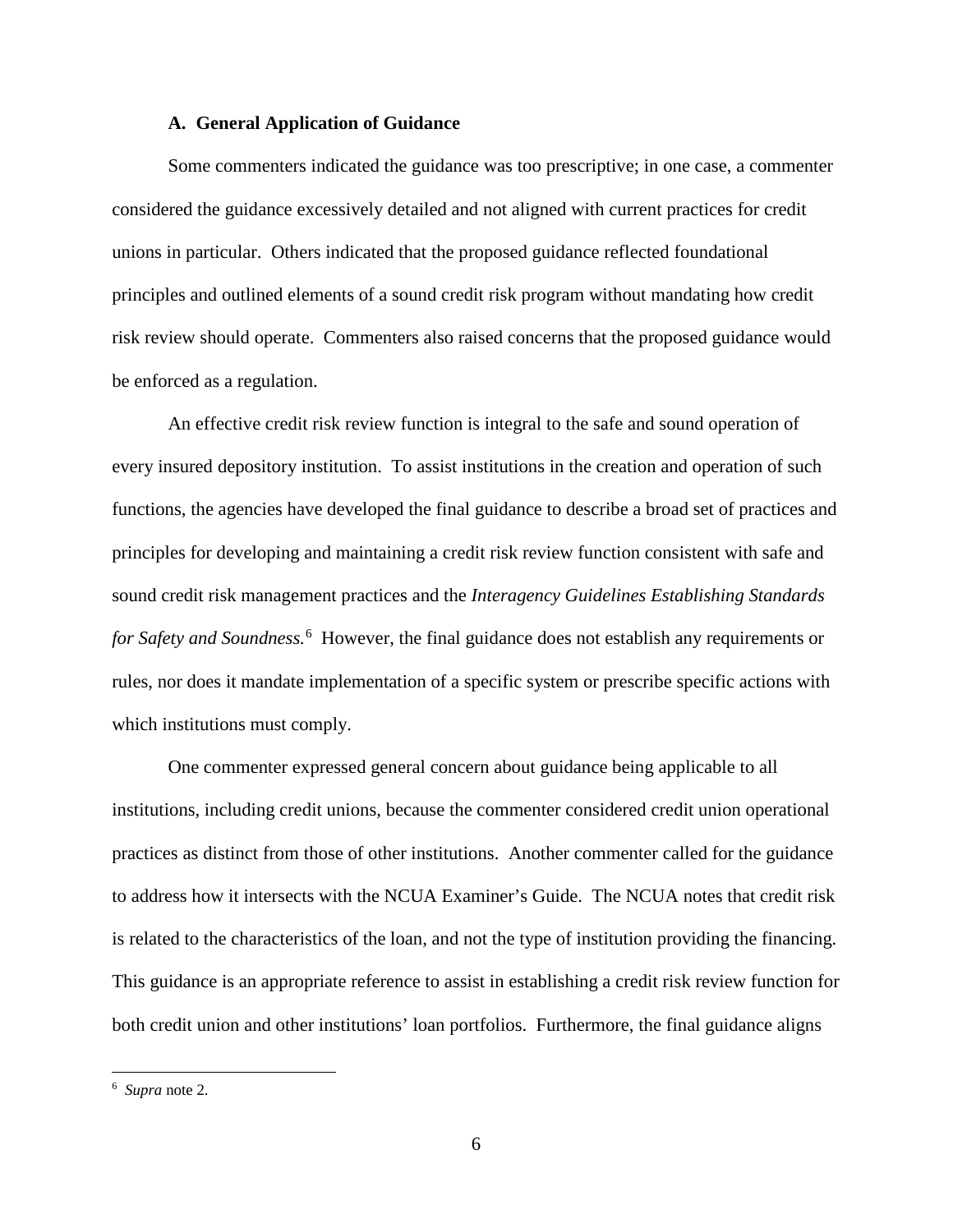with the NCUA Examiner's Guide for commercial loans<sup>[7](#page-6-0)</sup> and 12 CFR part 723 of the NCUA's regulations, and the NCUA supports the recommendations in this final guidance as it pertains to retail and consumer loan portfolios. The NCUA Examiner's Guide will be updated to reflect this new guidance.

# **B. Elements of the Guidance**

Commenters addressed the role of credit risk review; scope, depth, and frequency of reviews; responsibility for and determination of risk ratings; timely communication of results; qualifications of credit risk review personnel; tailoring of the guidance to retail portfolios; and use of technology in the credit risk review process.

## *1. Role of Credit Risk Review*

Some commenters called for the guidance to better delineate between the responsibilities of credit risk review and other functions. As provided in footnote  $5<sup>8</sup>$  $5<sup>8</sup>$  $5<sup>8</sup>$  of the final guidance, the role of credit risk review is distinct from the roles of other groups within an institution that are also responsible for monitoring, managing, and reporting credit risk. The agencies reiterate that institutions have flexibility to determine the specific roles, responsibilities, and duties of these different groups. The core responsibilities of a credit risk review system are discussed in the final guidance under the objectives of an effective credit risk review system, and include the

<span id="page-6-0"></span><sup>-&</sup>lt;br>7 *See* the Commercial and Member Business Loans section of the NCUA Examiner's Guide (Commercial and Member Business Loans > Commercial Loan Administration>Independent Loan Review).

<span id="page-6-1"></span><sup>&</sup>lt;sup>8</sup> Footnote 5 states that credit risk review may be referred to as loan review, credit review, asset quality review, or another name as chosen by an institution. The role of, expectations for, and scope of credit risk review as discussed in this document are distinct from the roles, expectations, and scope of work performed by other groups within an institution that are also responsible for monitoring, managing and reporting credit risk. Examples may be those involved with lending functions, independent risk management, loan work outs, and accounting. Each institution indicates in its own policies and procedures the specific roles and responsibilities of these different groups, including separation of duties. A credit risk review unit, or individuals serving in that role, can rely on information provided by other units in developing its own independent assessment of credit risk in loan portfolios, but the credit risk review unit critically evaluates such information to maintain its own view, as opposed to relying exclusively on such information.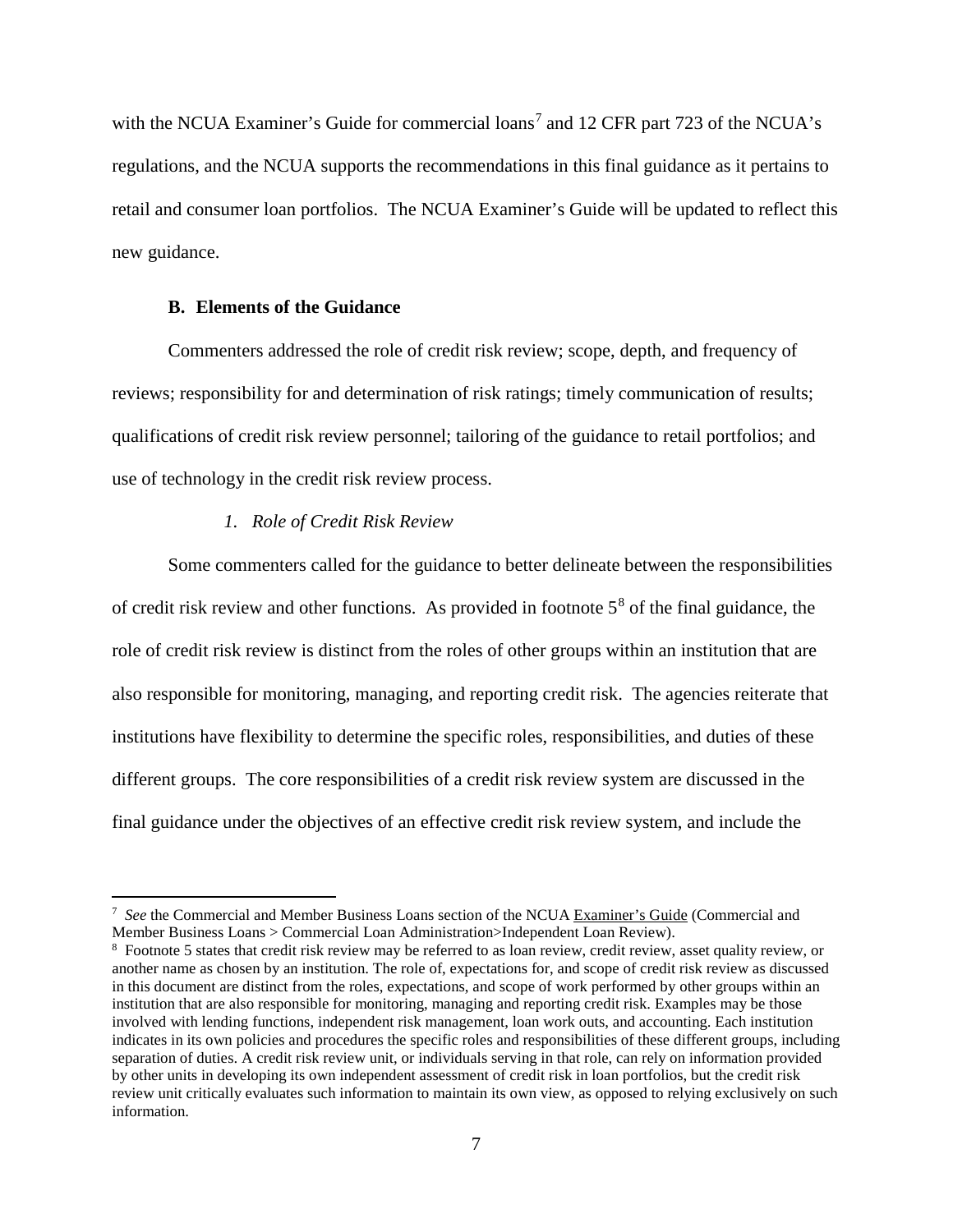prompt identification of loans with credit weaknesses and the validation and adjustment of risk ratings.

One commenter disagreed that a primary objective of credit risk review was to promptly identify all loans with actual and potential credit weaknesses. The commenter believed that this responsibility primarily lies with the credit administration function while credit risk review would identify such loans using a sample-based approach. The guidance does not singularly assign the process of risk identification to credit risk review; effective ongoing credit administration practices allow other credit risk functions to have a role in the prompt detection of changes in loan quality and appropriate adjustments to the risk rating. As part of its independent risk rating validation process, credit risk review may identify loans with significant weaknesses and identifiable losses and adjust the risk rating accordingly. The emphasis for credit risk review or any party identifying credit risk is on timely and accurate identification of credit weaknesses so that action can be taken to strengthen credit quality and minimize loss.

Several commenters asked for clarification of credit risk review's role in relation to internal audit. As discussed in footnote  $4<sup>9</sup>$  $4<sup>9</sup>$  $4<sup>9</sup>$  of the final guidance, the credit risk review function is not intended to be performed by an institution's internal audit function. The March 2003 *Interagency Statement on the Internal Audit Function and Its Outsourcing* (2003 policy

<span id="page-7-0"></span><sup>&</sup>lt;sup>9</sup> Footnote 4 states that the credit risk review function is not intended to be performed by an institution's internal audit function. However, as discussed in the agencies' March 2003 *Interagency Policy Statement on the Internal Audit Function and its Outsourcing* (2003 policy statement), some institutions coordinate the internal audit function with several risk monitoring functions, such as the credit risk review function. The 2003 policy statement states that coordination of credit risk review with the internal audit function can facilitate the reporting of material risk and control issues to the audit committee, increase the overall effectiveness of these monitoring functions, better utilize available resources, and enhance the institution's ability to comprehensively manage risk. However, an effective internal audit function maintains the ability to independently audit the credit risk review function. (The NCUA was not an issuing agency of the 2003 policy statement.)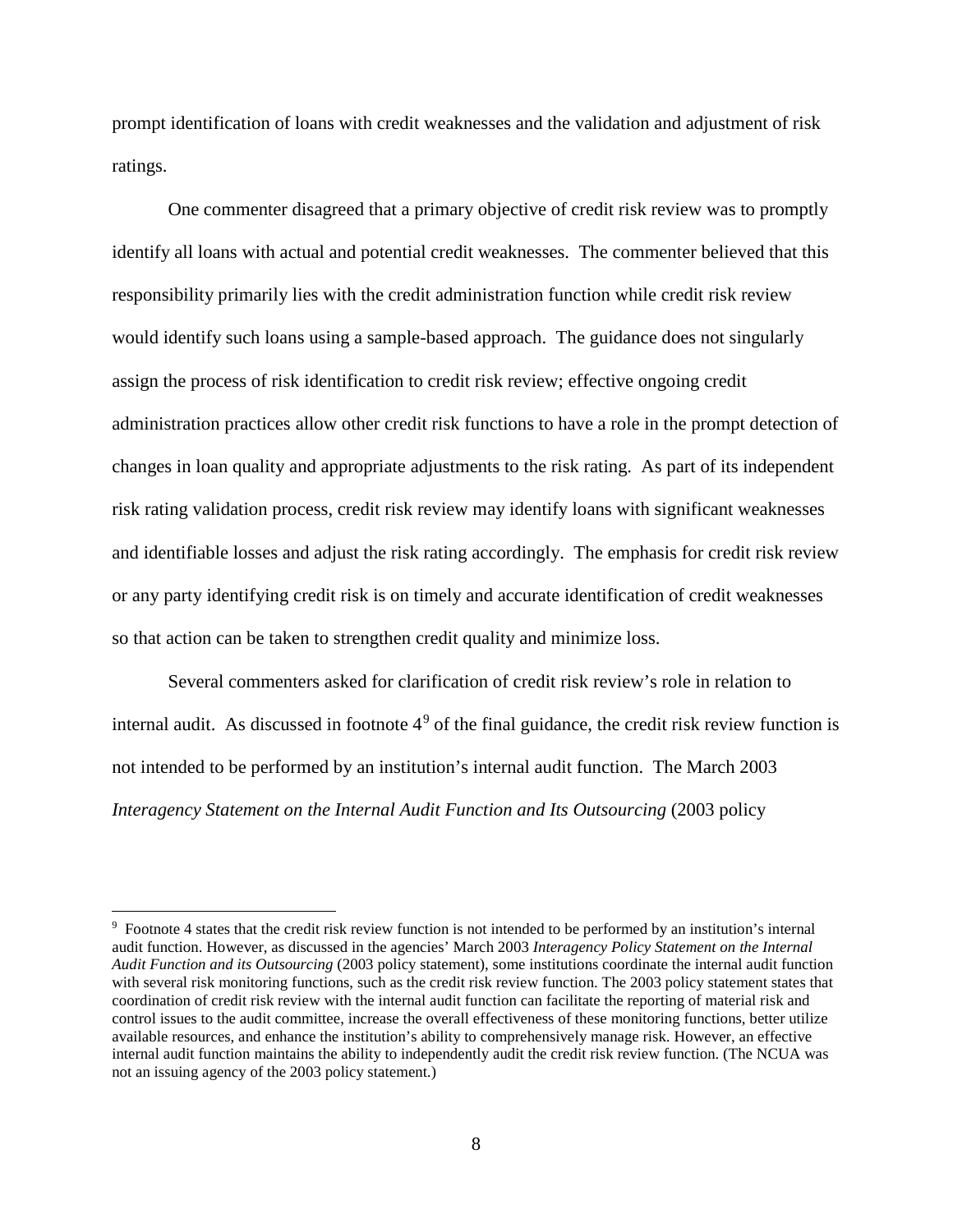statement)<sup>[10](#page-8-0)</sup> discusses the coordination of the internal audit function with risk monitoring functions, such as the credit risk review function. The 2003 policy statement provides that coordination of credit risk review with the internal audit function can facilitate the reporting of material risk and control issues to the audit committee, increase the overall effectiveness of these monitoring functions, better utilize available resources, and enhance the institution's ability to comprehensively manage risk.

Commenters noted that credit risk review and other banking units should coordinate their activities and requested clarification of whether it would be appropriate for credit risk review or for other internal functions within a credit risk review system to perform activities that are compliance or operational in nature, such as confirming proper lien perfection and collateral documentation. Commenters also stated that credit risk review provides support to financial and regulatory reporting functions but does not directly deliver outputs to these functions, and requested that the proposed guidance be clarified in this regard.

While duties such as assuring lien perfection and collateral confirmation might not be directly undertaken by the credit risk review function, evaluation and confirmation of such actions is within the scope of the credit risk review function and a key aspect of an assessment of the overall quality of the credit. The credit risk review function may use information generated by other functions when developing an independent assessment of credit risk, but footnote 5 of the final guidance provides that such information is typically subject to critical challenge and evaluation and a credit risk review function typically does not rely exclusively on such information.

<span id="page-8-0"></span><sup>&</sup>lt;sup>10</sup> The 2003 policy statement was issued by the Board, OCC, and FDIC on March 17, 2003. *See* SR Letter 03-5, OCC Bulletin 2003-12, FDIC Financial Institution Letter FIL-21-2003. NCUA was not a party to the issuance.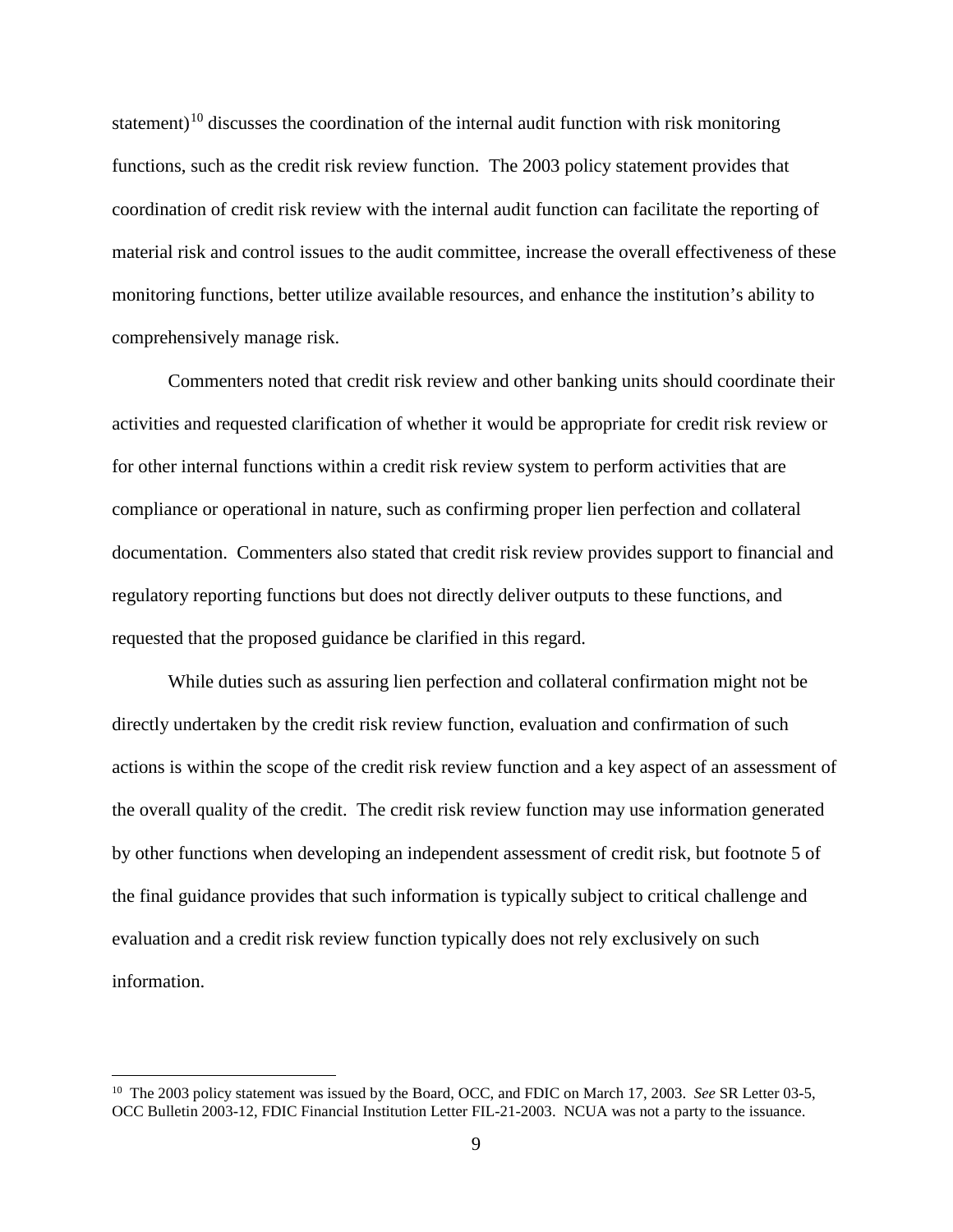Some commenters indicated that credit risk review should not have a role in evaluating workout plans, and requested that related language be eliminated from the guidance. An effective workout plan is typically designed to rehabilitate a troubled credit or to maximize the amount of repayment ultimately collected and is therefore a loss mitigation strategy. For this reason, Attachment 1 included similar language to the proposed guidance on workout plans, as effective workout plans are critical to managing risk in a loan portfolio. Since assessment of such strategies is within the scope of the credit risk review's role, the final guidance retains the reference to evaluating workout plans.

One commenter stated that one part of the proposed guidance allows institutions to have a system concept for structuring credit risk review whereas the latter part of the proposed guidance defined specific roles for a credit review function. The commenter requested clarification on the words "system" and "function" as used in the guidance. The agencies have seen institutions use both terms when referring to credit risk review, with the term used generally depending on the size of the institution and composition of its risk review framework. While the agencies incorporated both terms to provide flexibility to institutions, the terms can be used interchangeably depending on the institution's existing framework.

*2. Scope*

Commenters suggested that the agencies consider the nature of a loan portfolio and the history and experience of an institution's management team when determining the scope of credit risk review. Commenters requested that the proposed guidance indicate that credit review practices can be tailored when loans are seasoned and have a history of performance and enhanced collateral positions. Some commenters recommended that credit risk review focus on higher risk or newer loans. The agencies reaffirm that, as stated in the proposal, institutions may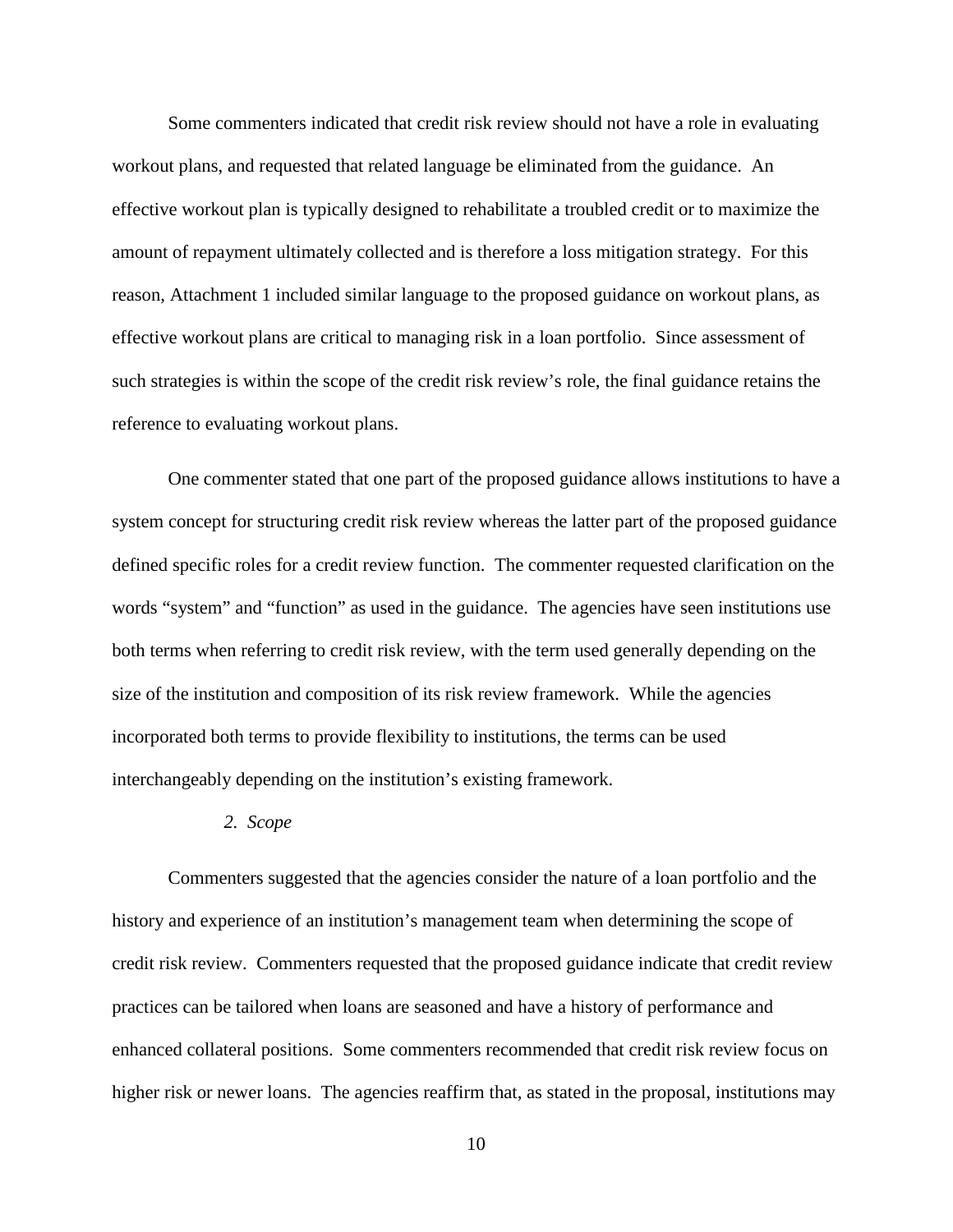tailor their credit risk review practices based on a number of factors, including the nature of the institution's loan portfolio and overall risk profile.

Commenters requested clarification about whether the proposed guidance covered nonlending activities. One commenter indicated that these activities should not be within the scope of credit risk review, while other commenters disagreed. Some commenters suggested that all references to "loans" in the proposed guidance be changed to a broader term that incorporates assets other than loans, such as securities.

In response, the agencies recognize that credit risk may arise from activities that are not specific to lending and encourage institutions to consider whether such activities should be included in the scope of the credit risk review function. For example, institutions that hold investment securities or engage in capital markets, treasury, or automated clearinghouse activities may elect to include the credit risk related to these activities in the scope of a review. While the examples of non-lending credit activities cited here are not exhaustive, and may not apply to all institutions, they illustrate other areas that management and the board of directors may consider in the development of a review plan that reflects the risk profile of the institution.

Further, some commenters expressed the view that smaller banks and credit unions may have difficulty in identifying concentrations of credit risk and other loans affected by common repayment factors. Commenters stated that the phrase "common repayment factors" could lead to a much larger scope of review. The OCC, Board, and FDIC note that, under the *Interagency Guidelines Establishing Standards for Safety and Soundness*, [11](#page-10-0) insured depository institutions should establish and maintain a system that is commensurate with the institution's size and the nature and scope of its operations to identify problem assets and prevent deterioration in those

<span id="page-10-0"></span> <sup>11</sup> *Supra* note 2.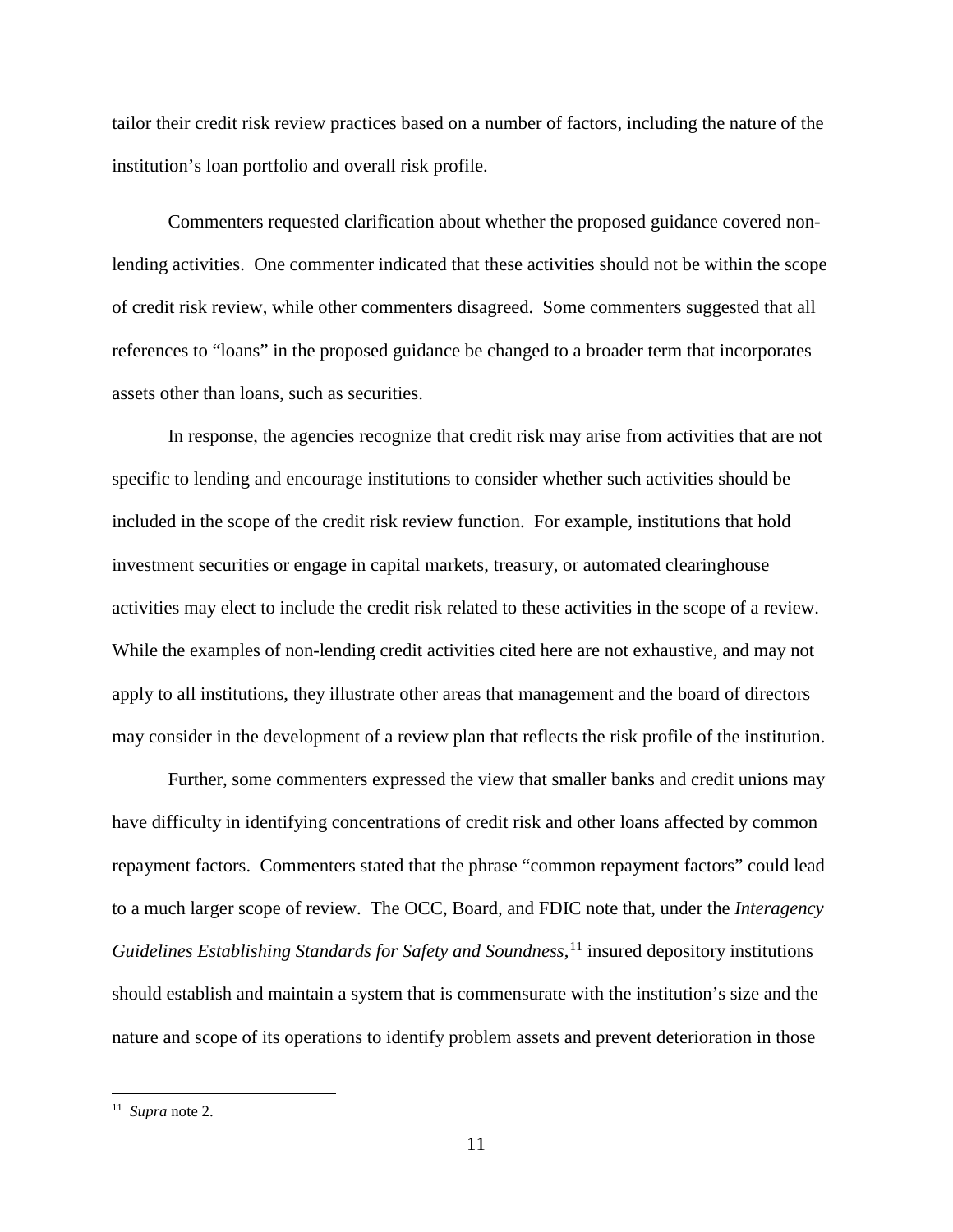assets, which includes considering the size and potential risks of material asset concentrations. The reference to "common repayment factors" is meant to provide flexibility to institutions to consider a variety of factors that are applicable to the institution's circumstances and which may lead to a concentration of credit risk.

Commenters suggested that credit risk review focus on loans that contain major, significant, or critical exceptions to policy, rather than "approved" exceptions or loans with minor or administrative policy exceptions. Commenters also suggested that there may be "major" exceptions to policy with strong mitigating factors that suggest these exceptions may not warrant a focus in the review process. The final guidance is not prescriptive and allows for institutions to set their own parameters for determining the materiality of policy exceptions that should fall into the scope of a credit review.

Further, commenters suggested that credit risk review focus on loans with high-risk indicators and asked the agencies to clarify that institutions can define "segments of the loan portfolio experiencing rapid growth." Commenters suggested that it is appropriate for banks and credit unions to define their own "rapid growth" targets for credit review and to have independent loan review verify those targets. This final guidance emphasizes that an effective scope is risk-based and includes loans or portfolios that have high-risk indicators, exceptions to policy, are experiencing rapid growth, or have other risk attributes. The final guidance provides examples of high-risk indicators and other characteristics of loans that may warrant additional review, but does not prescribe specific targets or thresholds. Institutions can select their own high-risk indicators, keeping in mind how the indicators fit the characteristics of the overall portfolio and how the indicators help to reinforce safe and sound practices.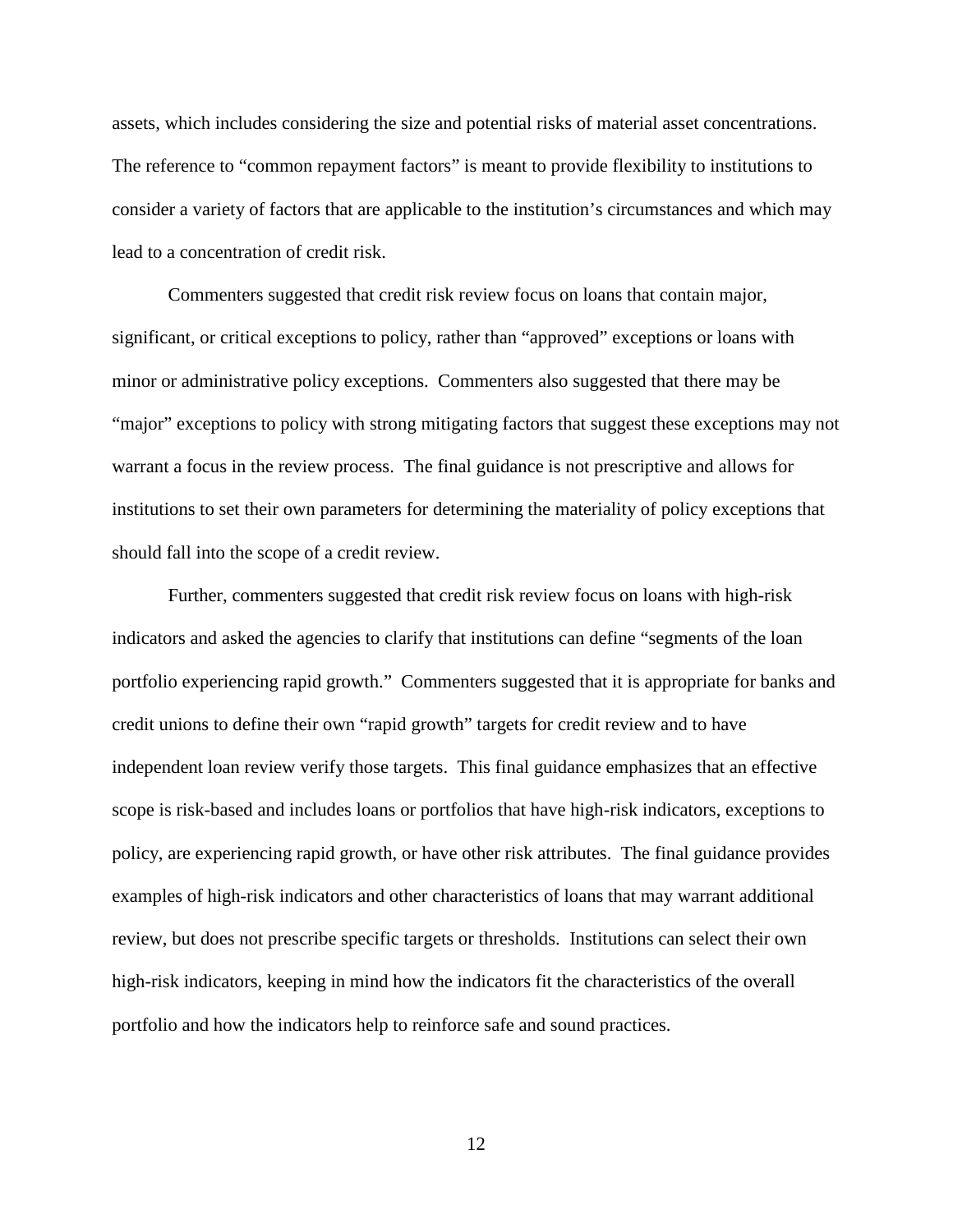#### *3. Depth*

Commenters noted that the language in the proposed guidance stating that loans selected for credit risk review are evaluated for "sufficiency of credit and collateral documentation" was too broad. The final guidance does not recommend that credit risk review perform or oversee the loan documentation process. However, because inadequate loan documentation and lien perfection may adversely impact the risk rating and could result in losses for a financial institution, effective credit risk review often includes the evaluation of loan documentation as part of the overall assessment of the credit risk of a particular transaction. In doing so, effective credit risk review assesses and evaluates information from departments responsible for loan documentation and highlights identified concerns in the reports to management, including recommendations for their resolution.

One commenter recommended removing language in the proposed guidance stating that loans selected for credit risk review are evaluated for "quality of the information used in the credit loss estimation process, including the reasonableness of assumptions used and the timeliness of charge-offs." The commenter suggested that credit review should not validate the translation of loss numbers; rather, internal audit and external auditors should review accuracy, timeliness, and consistency of charge-offs.

The bullet in the proposed guidance mentioning quality of the information used in the credit loss estimation process was not intended to expand the review of such information beyond that of the original Attachment 1. The focus of Attachment 1 was on assessing the adequacy of the identification and related impairment calculation of individually impaired loans under the ALLL methodology, a process which will no longer be applicable to loans evaluated under CECL. In order to direct the focus and applicability of the review under both allowance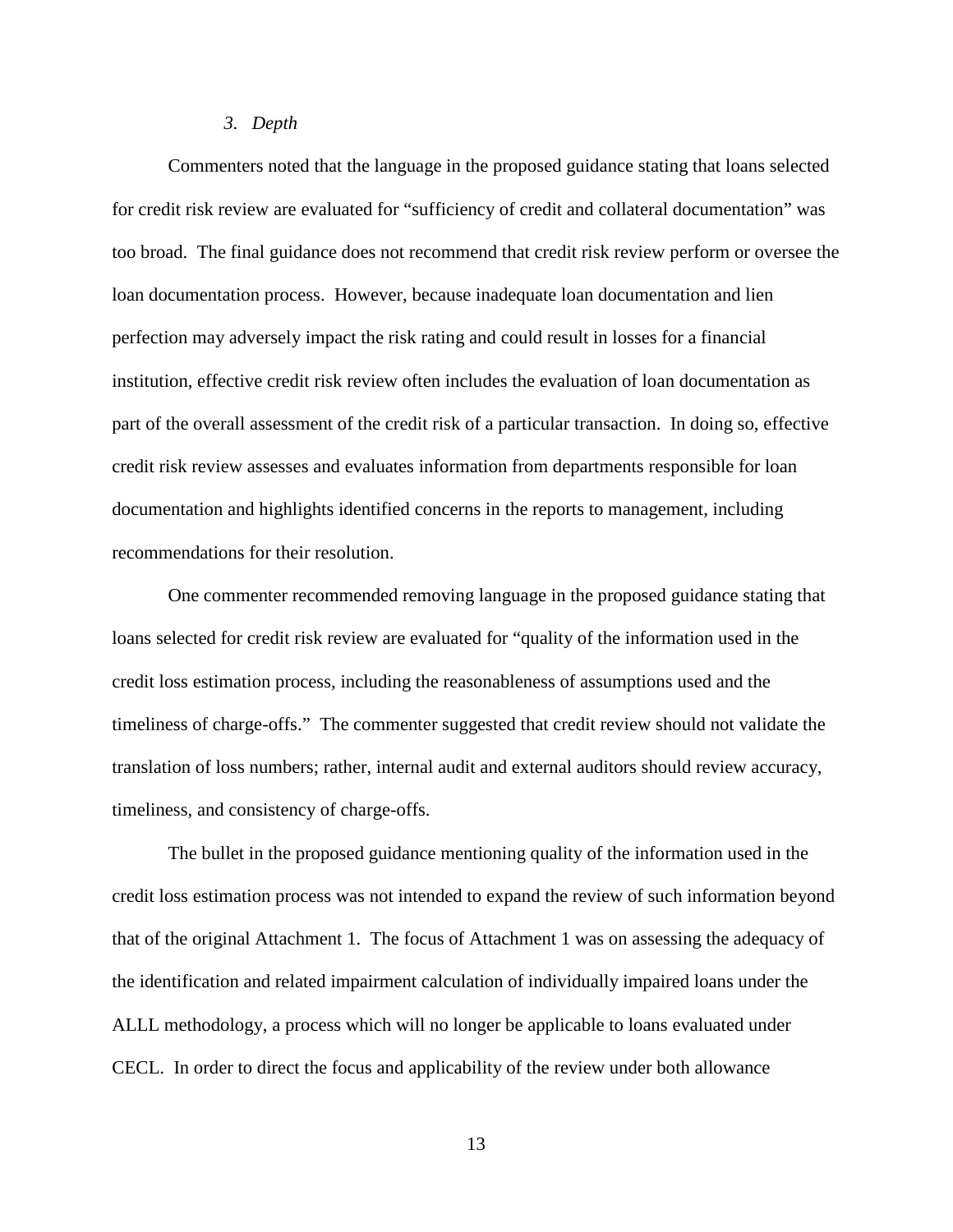methodologies, the agencies have revised the language in the final guidance to read as follows: "the appropriateness of credit loss estimation for those credits with significant weaknesses including the reasonableness of assumptions used, and the timeliness of charge-offs." Additionally, the agencies acknowledge that the calculation of estimated ACL or ALLL is not the role of credit risk review. However, effective credit risk review results help ensure that the ACL or ALLL adequately reflects risk in the credit portfolio. In performing its assessment of reasonableness, credit risk review can leverage work performed in this area by other functions, such as internal audit.

Several commenters suggested that evaluating the validity of underwriting assumptions was too broad of an activity for credit risk review, and could imply that credit risk review is responsible for back testing assumptions. Commenters suggested that the agencies should instead refer to evaluating the "reasonableness" of assumptions, such as borrower cash flow forecasts. In response, the final guidance has been revised to provide that such loans, and segments of portfolios, selected for review are generally reviewed for the reasonableness of assumptions. Back testing the validity of assumptions is often a part of the underwriting and monitoring processes. Credit risk review can use this information, if available, when making their assessments.

Commenters indicated that institutions should receive credit during a review if back testing of initial loan risk ratings shows a high level of accuracy. Similarly, commenters suggested that the agencies' guidance should focus less on risk evaluation, but instead focus on the front-end loan evaluation by bank staff. The focus of the credit risk review system is on the assessment of credit quality in the credit portfolios, which is an important input into the determination of the ACL and ALLL. An effective credit risk review system considers any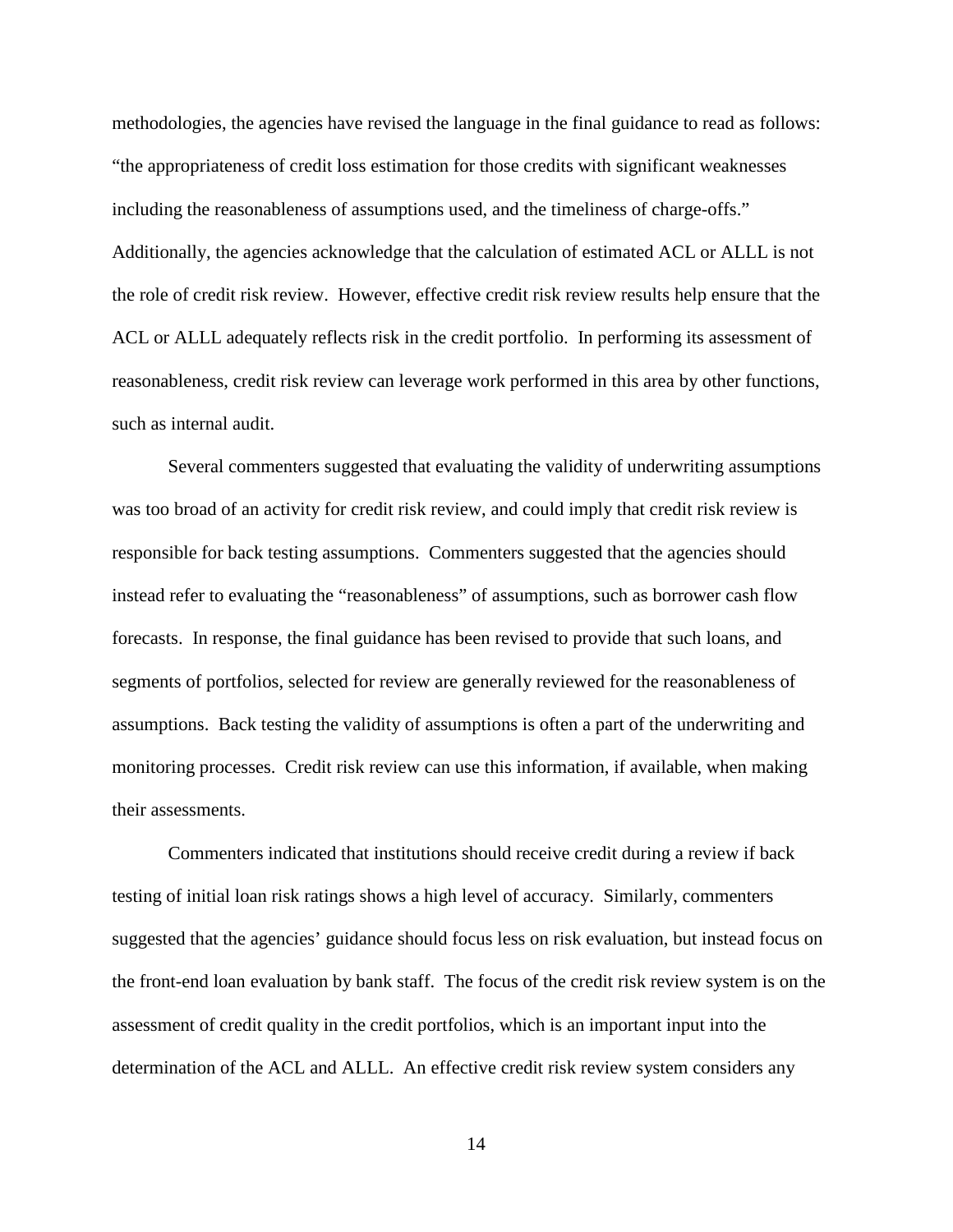information available that can impact or provide insight into the quality of the portfolio. To the extent that back testing results are available, they can be considered by credit risk review staff in their assessment of credit quality.

## *4. Frequency*

Several commenters raised questions about the frequency of credit risk reviews and requested clarification as to when it is appropriate for reviews to be conducted less frequently than annually. Commenters suggested there are instances in which less frequent reviews are appropriate, such as for well-managed institutions with lower risk portfolios. Commenters also requested that the proposed guidance respect the authority of a board of directors to approve when audits and loan reviews are completed, and how frequently reports are reviewed. With respect to the credit risk review policy, one commenter suggested that frequency of review should be determined by a firm's board of directors.

Consistent with the principles in the final guidance, each institution has the flexibility to set the scope of coverage and frequency of reviews based on the institution's specific circumstances while continuing to operate in a safe and sound manner. Accordingly, the agencies have clarified in the final guidance that effective credit risk reviews are typically performed annually. However, in certain circumstances more frequent reviews may be necessary. Reviews that are less frequent are typically well supported and reflective of low risk portfolios, are conducted consistent with safe and sound practices, and are approved by the institution's board of directors or board committee thereof. The agencies have clarified in the final guidance that an effective credit risk review system starts with a written credit risk review policy that is typically reviewed and approved at least annually.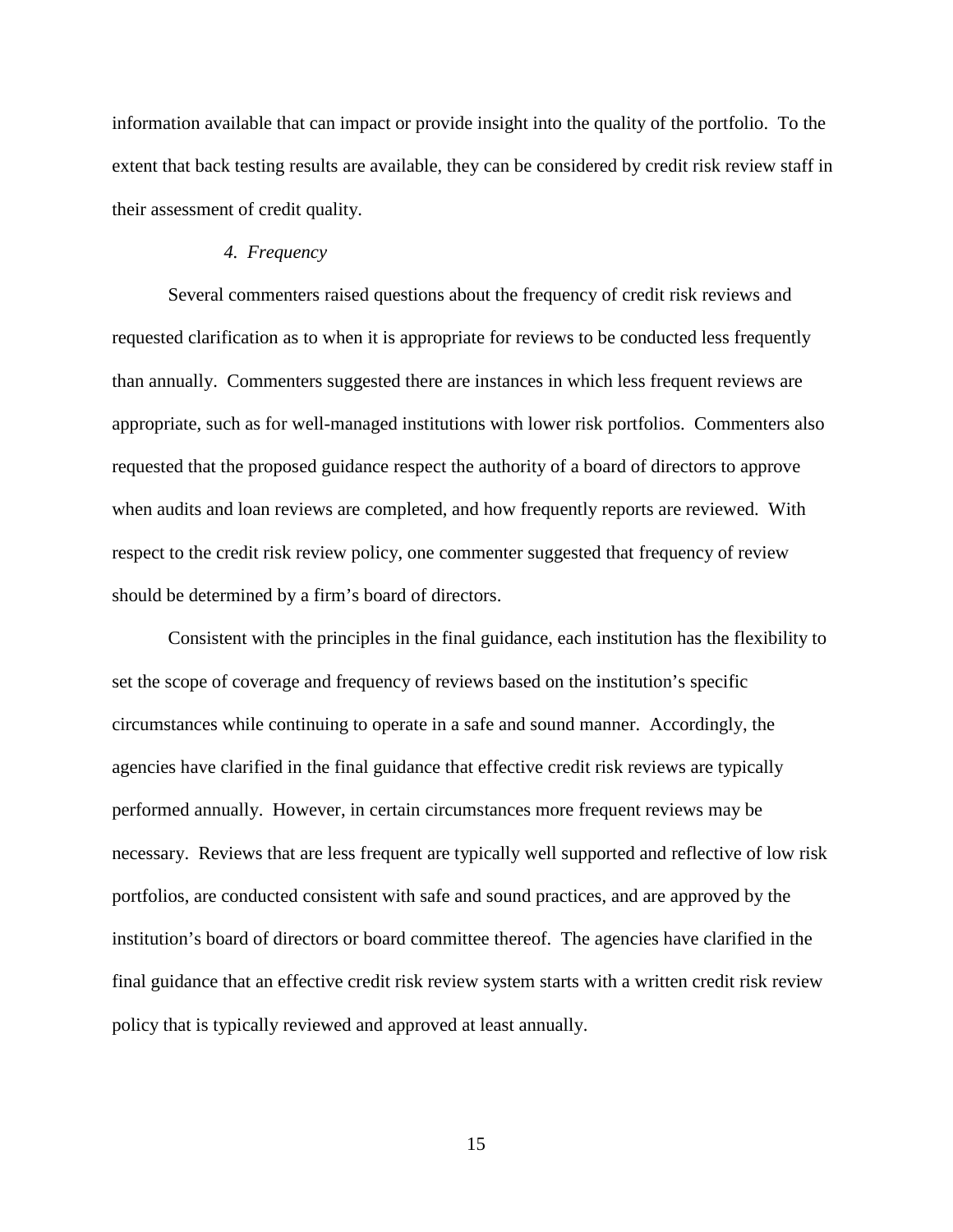## *5. Risk rating responsibility and adjudication*

Several commenters observed that the proposed guidance provided an opportunity to establish which area or department at the institution will have responsibility over risk rating dispositions within the credit review function. Commenters asked if credit risk review should always be the final arbiter of a risk rating, even if credit risk review's rating is less conservative than that determined by the business line. Commenters requested that the proposed guidance clarify that an institution's board of directors retains the responsibility for maintaining a bank's credit risk rating and establishing relevant policies. Some commenters questioned whether the proposed guidance would require institutions to employ an arbitration process.

The agencies believe that the language as proposed describes a clear disposition process for adjudicating risk ratings that is flexible for institutions of all sizes. In particular, the final guidance addresses risk rating differences between the credit risk review and areas responsible for loan approval. Typically, the lower credit quality classification or risk rating assigned by credit risk review prevails unless there is additional information that would support a higher credit quality classification or risk rating. The final guidance also discusses a risk rating framework that is consistent with safe and sound practices and the agencies' guidelines for supervisory classifications.<sup>[12](#page-15-0)</sup>

#### *6. Communication of Results*

In general, commenters expressed support for credit risk review reporting directly to the board of directors. Other commenters indicated that the language in the proposed guidance was

<span id="page-15-0"></span> $12$  Two commenters requested clarification from the NCUA regarding whether credit unions are required to adopt the loan classification system described in footnote 7 of the guidance. The NCUA does not require credit unions to adopt the regulatory classifications of substandard, doubtful or loss. However, NCUA does support the use of these classifications, as defined by the other banking agencies, as an effective method for rating adversely classified loan risk. *See* the Commercial and Member Business Loans section of the NCUA Examiner's Guide (Commercial and Member Business Loans > Credit Risk Rating Systems> Credit Risk Rating Categories).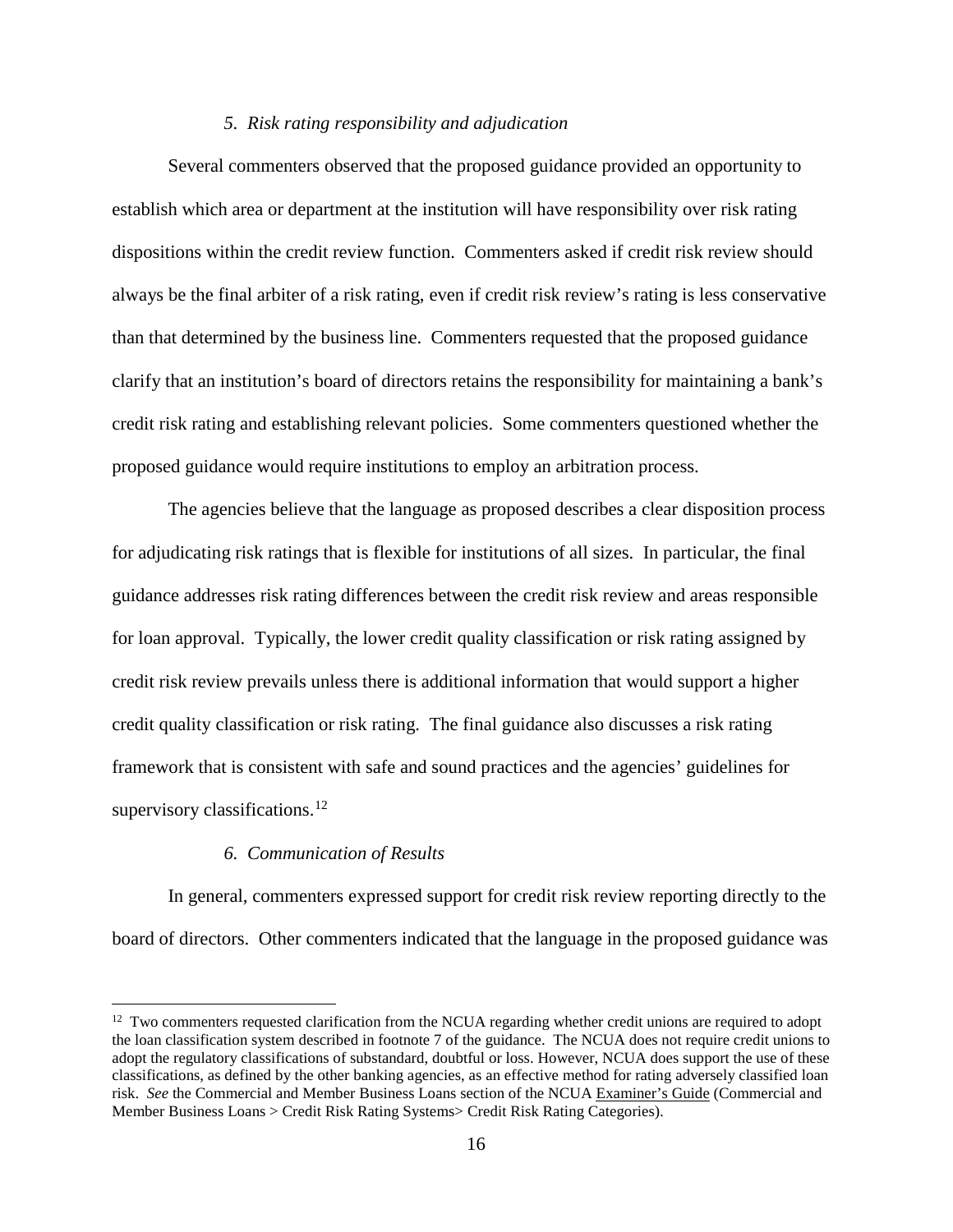too prescriptive, particularly regarding communication to the board at least quarterly. Commenters recommended that the proposed guidance permit boards of directors to tailor their policies based on the size, scope, and complexity of the loan portfolio, as well as to the complexity of a loan itself.

The agencies believe that it is consistent with safe and sound lending practices to have the credit risk review function report findings regularly and directly to the institution's board of directors or a committee thereof. Institutions have discretion to determine the frequency and extent of such reporting, taking into account the nature of their loan portfolios and the importance of informing the board of directors on credit risk. To clarify this flexibility, the proposed guidance was revised to state that effective communication typically involves providing results of the credit risk reviews to the board of directors or appropriate board committee quarterly. This change emphasizes that quarterly reporting of results is a typical practice, but institutions have room to adjust the frequency given their risk profile and consistent with safety and soundness.

One commenter noted that the guidance should specifically recommend tracking forwardlooking indicators to help identify risk trends to support informed decisions and proactive risk mitigation. The agencies acknowledge that forward-looking indicators such as portfolio concentration trends, shifting underwriting standards, and risk rating migrations are consistent with proactive risk management activities. The agencies recognize that institutions may develop internal parameters for establishing, tracking, and reporting forward-looking indicators of credit exposure that are specific to the institution's business model and lending activities. The agencies believe that language in the proposed guidance is sufficient to address this issue.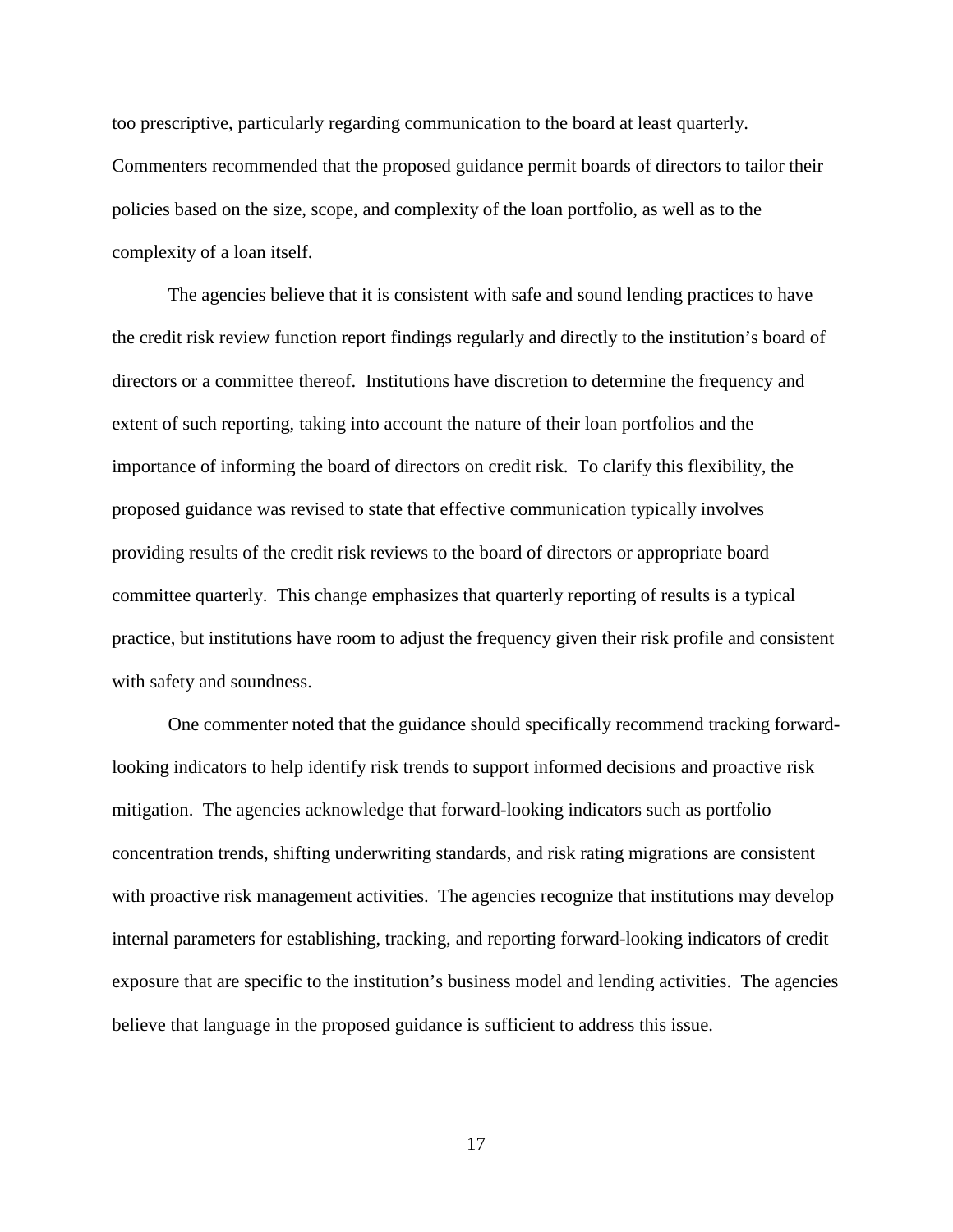Commenters also requested that the agencies clarify that only "material" deficiencies and weaknesses that remain unresolved beyond the scheduled time frames for correction should be promptly reported to senior management and the board of directors or appropriate board committee. The agencies believe that an effective credit review system should report all noted deficiencies and weaknesses to the board of directors. Credit review may prioritize findings of weaknesses or deficiencies; however, allowing management to determine the materiality of findings can compromise the independence of the credit review process.

#### *7. Qualifications of Personnel*

One commenter suggested that footnote 4 of the proposed guidance be revised to emphasize the importance of the qualifications, independence, and expertise of personnel conducting the internal audit of a credit risk review system or function. The OCC, Board, and FDIC believe that the qualifications of audit personnel are sufficiently addressed in the 2003 policy statement, which is referenced in the final guidance.

One commenter noted that with respect to credit risk review staff, knowledge of an institution's membership and experience with underwriting are key factors in determining the qualifications of credit risk review personnel. This final guidance broadly addresses the experience of personnel, which would include knowledge of the institution's portfolio and experience with underwriting. Specific personnel qualifications are the purview of management and the board and are typically reflective of the institution's business model.

#### *8. Retail and Consumer Portfolios*

The agencies received a number of comments regarding the differences in characteristics between retail (consumer) and commercial loan portfolios, as well as the processes, techniques, tools, data and technology used to conduct credit risk review of retail loan portfolios. One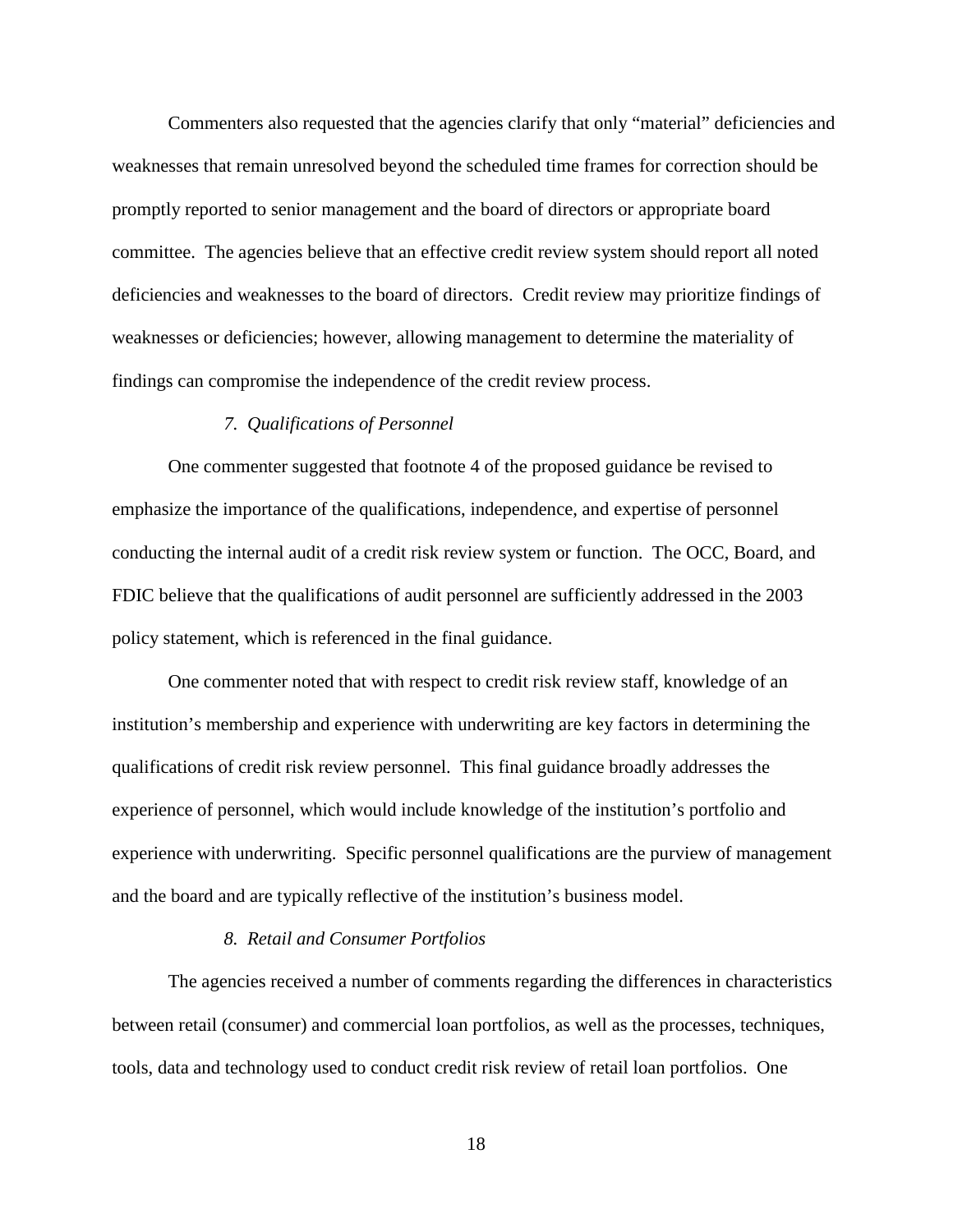commenter stated that the proposed guidance inadequately differentiated between product types and exposures of commercial and retail loans. The commenter stated that the use of manual review of individual loans to assign and validate risk ratings would be impractical for a large portfolio of smaller retail loans.

The agencies recognize that differences between retail and most commercial loans and portfolios may justify differences in approaches, techniques, and tools for conducting credit risk review. The proposed guidance was designed so that institutions may apply its principles to the review of all loans and portfolios, including retail loan portfolios. In response to comments received, the agencies have made revisions to the final guidance in order to provide flexibility to institutions in determining the scope and depth of the loan review for all loan portfolios. The revisions for the final guidance discussed below reflect existing industry practices. They are applicable to all types of loan portfolios, but especially for retail portfolios.

Specifically, the final guidance includes language in a new bullet under the "Scope of Reviews" section, which acknowledges that institutions may determine the scope of the credit risk review by segmenting or grouping loans based on similar risk characteristics, such as those related to borrower risk, transaction risk, and other risk factors. The new bullet is intended to provide clarity and reflect existing industry practices for retail portfolios. Similar references to portfolio segments have been made in the "Depth of Transaction or Portfolio Reviews" and "Communication and Distribution of Results" sections.

Additionally, the final guidance includes language in a new sub-bullet under "Depth of Transaction Reviews." The sub-bullet indicates that, with regard to evaluating credit quality, soundness of underwriting and risk identification, borrower performance, and adequacy of the sources of repayment, "[w]hen applicable, this evaluation includes the appropriateness of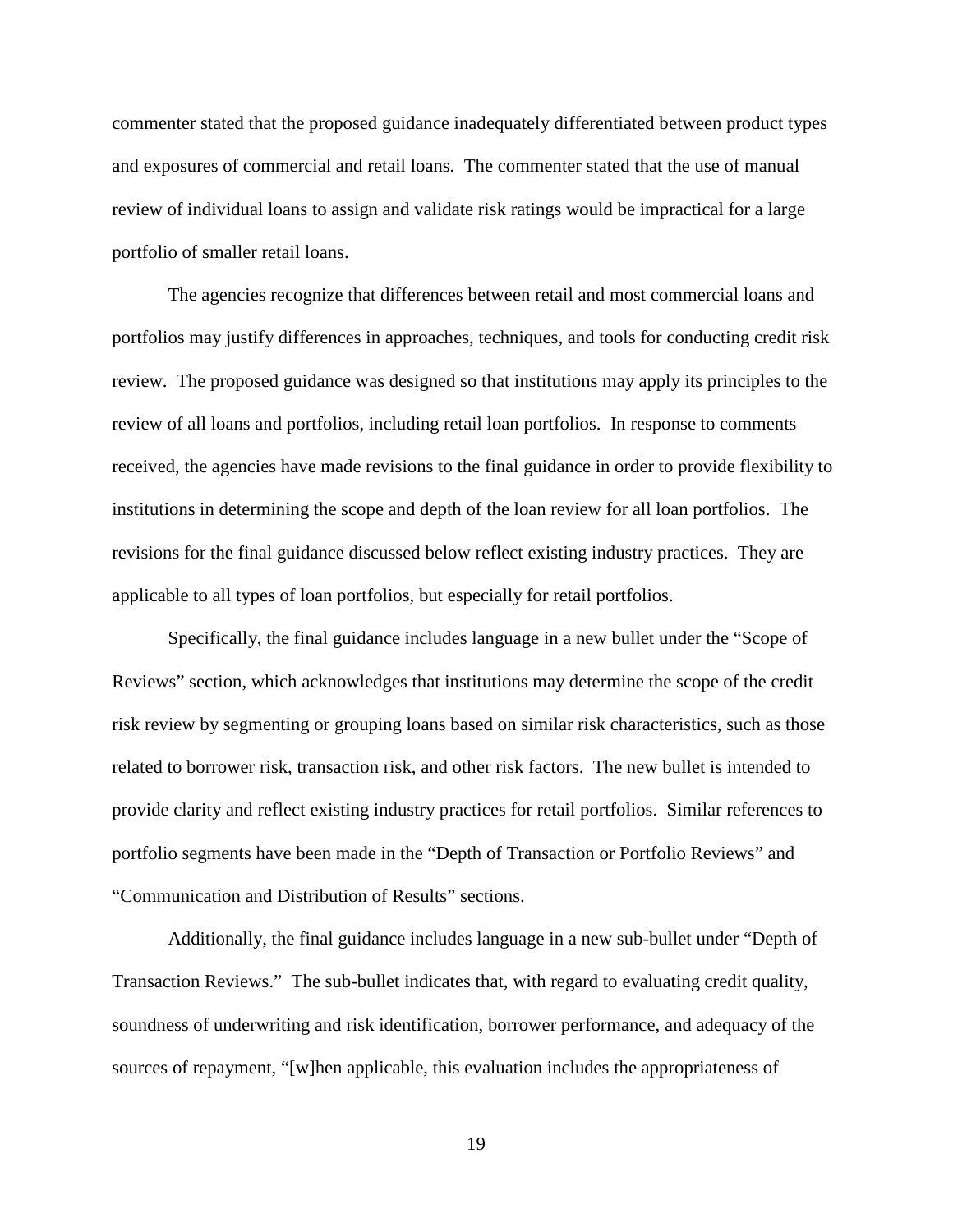automated underwriting and credit scoring, including prudent use of overrides, as well as the effectiveness of account management strategies, collections, and portfolio management activities in managing credit risk."

The agencies have added the new sub-bullet in response to commenter requests for more guidance on the applicability of the guidance to retail loan portfolios. The new sub-bullet takes into account the fact that some institutions, especially those with large retail portfolios, may use models or other automated decision tools in their credit decision or risk rating processes, and thus clarifies that effective credit risk review can consider the appropriateness of the business line's application of these tools in these processes. Further, an effective credit risk review can consider the effectiveness of account management strategies, such as credit line management, reaging, and extension/renewal in managing credit risk. An effective credit risk review can also consider whether portfolio management activities, such as risk identification and performance monitoring, and collection policies and practices are commensurate with the institution's risk profile and complexity of the products and loan structures offered.

#### *9. Technology*

Commenters posed a number of questions and comments related to the use and governance of technology in credit risk review. Commenters discussed the use of analytical and management information system tools, particularly for consumer loans, and suggested that the guidance recommend automation of risk data aggregation. The agencies believe institutions have significant flexibility to use various types of technology to assist in the credit risk review process; as such, the agencies decline to recommend the use of any specific types of technology.

One commenter expressed concern about the potential risks associated with the use of models in various credit processes and suggested that the proposed guidance emphasize the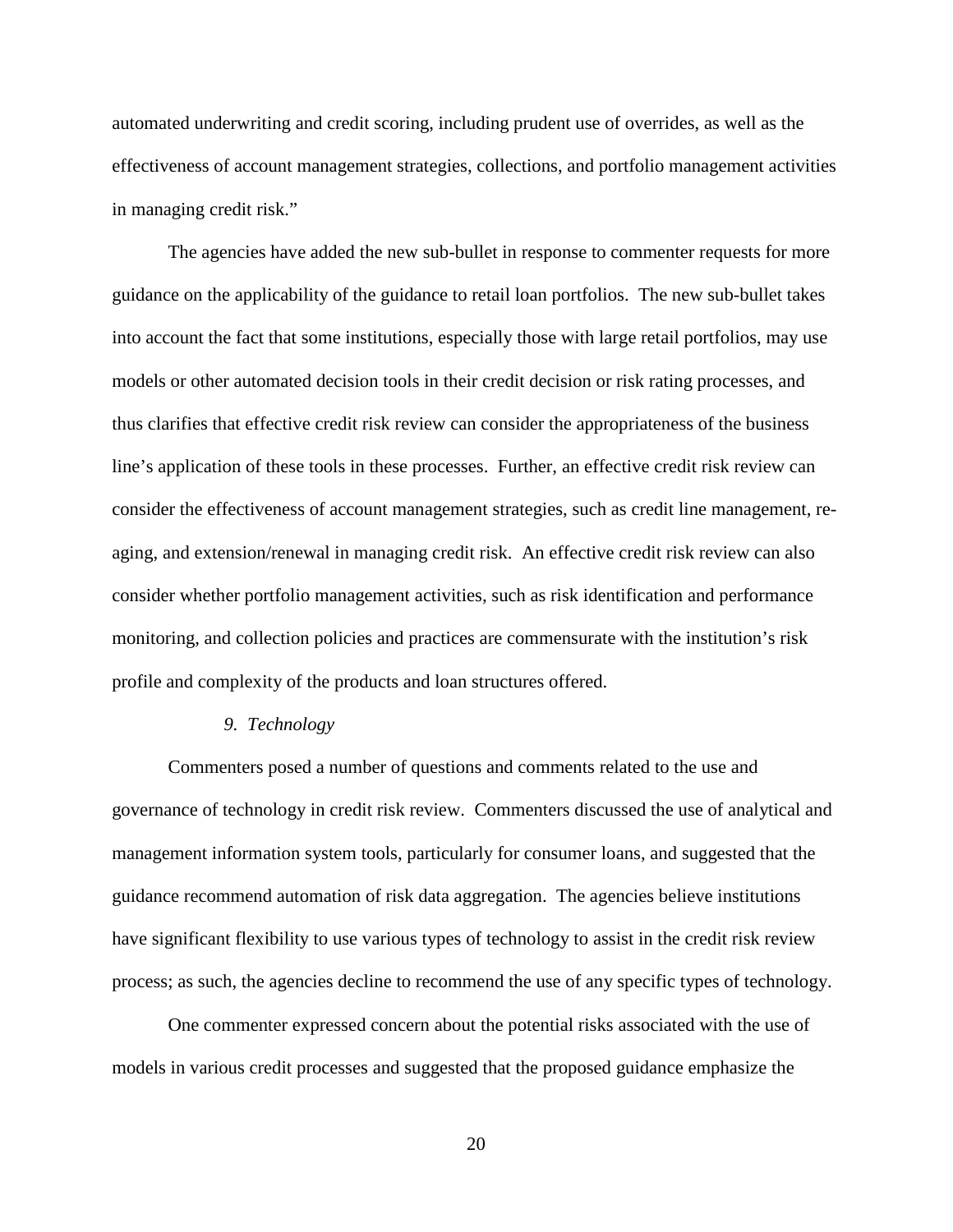appropriateness and effectiveness of reviewing credit model design, performance, and governance. A commenter indicated that the guidance should include robust governance of artificial intelligence algorithms. The agencies recognize the importance of model risk management, which is discussed in other existing guidance.<sup>[13](#page-20-0)</sup>

#### **C. Scalability of the Guidance**

The agencies received numerous comments about whether the proposed guidance is appropriate for institutions of all sizes. Several commenters expressed concern with what they viewed as a one-size-fits-all nature, and called for the proposed guidance to be tailored based on the size and activities of the institution, as well as the complexity of the loan portfolio. Commenters also requested accommodations for smaller institutions, including credit unions. One commenter stated the proposed guidance could impose higher costs on smaller institutions because such costs cannot be spread across a large asset base and requested the guidance provide more flexibility for review activities. One commenter suggested that the proposed guidance would benefit from additional discussion and analysis of how modest-sized institutions with limited personnel would implement the guidance. This commenter expressed concern that the proposed guidance would be burdensome for such institutions and potentially require outsourcing of credit risk review. Another commenter requested that the proposed guidance specifically exempt small, non-complex rural institutions, thereby allowing them to utilize their existing review functions. Another commenter requested that the agencies clarify the proposed guidance's applicability to large banks, including defining a large institution based on asset size

<span id="page-20-0"></span><sup>&</sup>lt;sup>13</sup> See the interagency statement titled, Supervisory Guidance on Model Risk Management, published by the Board in SR Letter 11–7 and OCC Bulletin 2011–12 on April 4, 2011. The FDIC adopted the interagency statement on June 7, 2017. Institutions supervised by the FDIC should refer to FIL 22–2017, Adoption of Supervisory Guidance on Model Risk Management, including the statement of applicability in the FIL.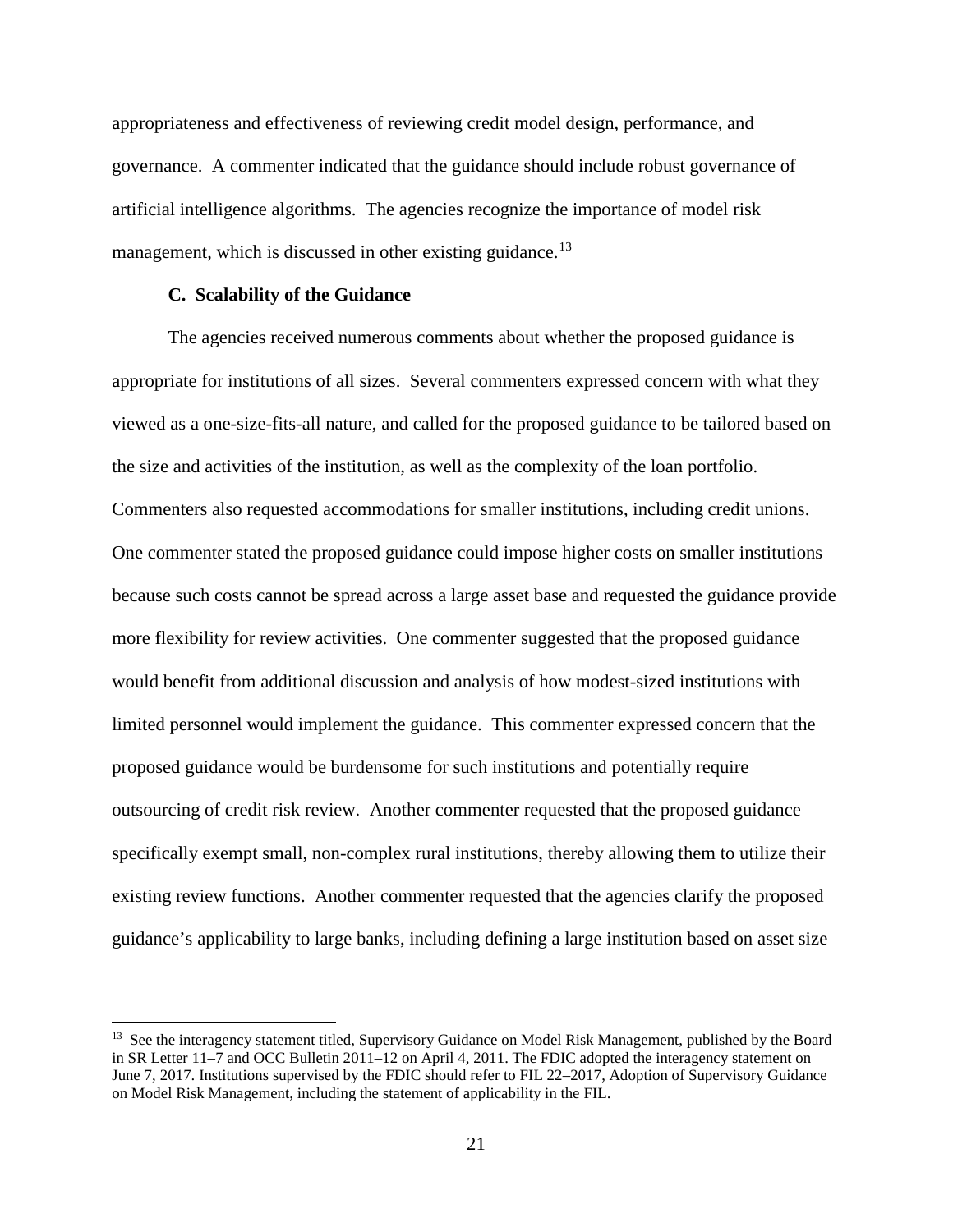and examples of complex institutions and explaining how supervisors make these determinations.

The agencies believe that the final guidance provides both small and large institutions flexibility to tailor the credit review function to the activities of the institution. For example, the final guidance states that the nature of credit risk review varies based on an institution's size, complexity, loan types, risk profile, and risk management framework. In addition, as described under "Independence of Credit Risk Review Personnel," smaller or less complex institutions have flexibility to use an independent committee of outside directors or qualified members of the staff to perform the credit risk review function. Footnote  $6^{14}$  $6^{14}$  $6^{14}$  of the final guidance emphasizes that small or rural institutions that have few resources or employees may adopt modified credit risk review procedures and methods to achieve a proper degree of independence. As the final guidance notes, doing so is appropriate when more robust procedures and methods are impractical. The final guidance also notes that credit risk review systems in larger institutions may include a dedicated credit risk review function. Institutions of all sizes have the flexibility to tailor the various principles and practices in the final guidance to systems appropriate for their circumstances.

#### **D. Independence Considerations**

Some commenters suggested that creating the independence structure described in the proposed guidance would be a problem for small banks and credit unions. Commenters stated

<span id="page-21-0"></span><sup>&</sup>lt;sup>14</sup> Footnote 6 states that small or rural institutions that have few resources or employees may adopt modified credit risk review procedures and methods to achieve a proper degree of independence. For example, in the review process, such an institution may use qualified members of the staff, including loan officers, other officers, or directors, who are not involved with originating or approving the specific credits being assessed and whose compensation is not influenced by the assigned risk ratings. It is appropriate to employ such modified procedures when more robust procedures and methods are impractical. Institution management and the board, or a board committee, should have reasonable confidence that the personnel chosen will be able to conduct reviews with the needed independence despite their position within the loan function.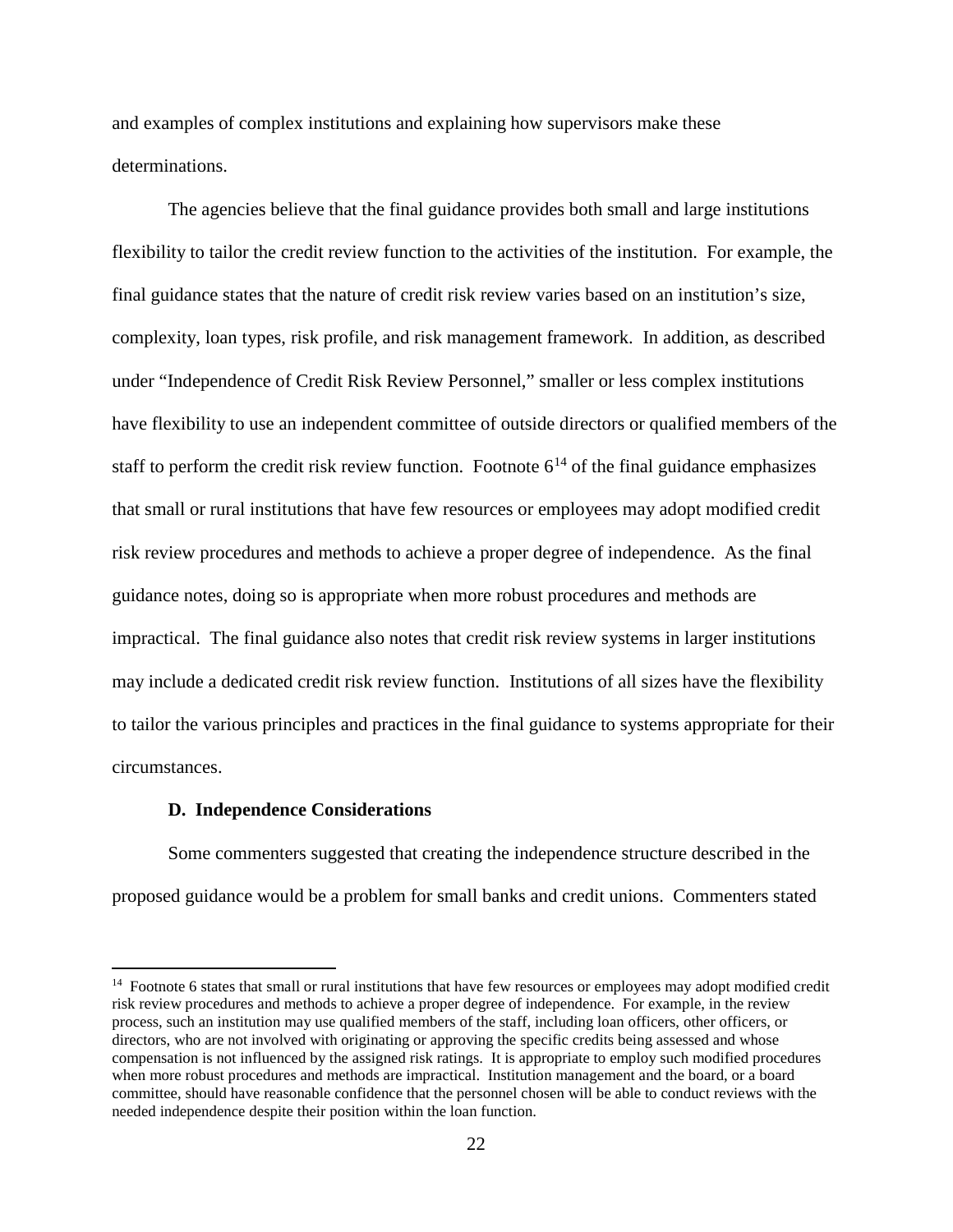that doing so could lead to duplicative functions and compliance burden for small banks and credit unions, which have limited staffing. Commenters also stressed that small credit unions may find it costly to hire third parties to ensure the independence of the credit review function. One commenter called for an exemption for small institutions and requested that the agencies adopt alternative independence standards, such as those articulated in the agencies' appraisal guidance, which would allow third-party staff members or an independent lender to confirm the risk rating of another lender. This commenter also suggested a rotation of duties as a way to achieve independence in the credit risk review function. Another commenter noted that the boards of directors of small, closely held institutions may be involved in the credit process from the beginning, and the board's input and participation in loan origination can be more important than the subsequent credit review that happens post origination.

As stated above, the agencies recognize that small institutions with few resources may need to adopt modified credit risk review procedures in order to achieve a proper degree of independence, as previously referenced in footnote 6 of the proposed guidance. That footnote states that small or rural institutions with few resources may use qualified members of the staff, including loan officers, other officers, or directors, who are not involved with originating or approving the specific credits being assessed and whose compensation is not influenced by the assigned risk ratings in the credit risk review process. The footnote also states that institution management and the board, or board committee, should have reasonable confidence that the personnel chosen will be able to conduct reviews with the needed independence despite their position within the loan function.

Commenters asked for clarification on the reporting structure of credit risk review. The OCC, Board, and FDIC note that the *Interagency Guidelines Establishing Standards for Safety*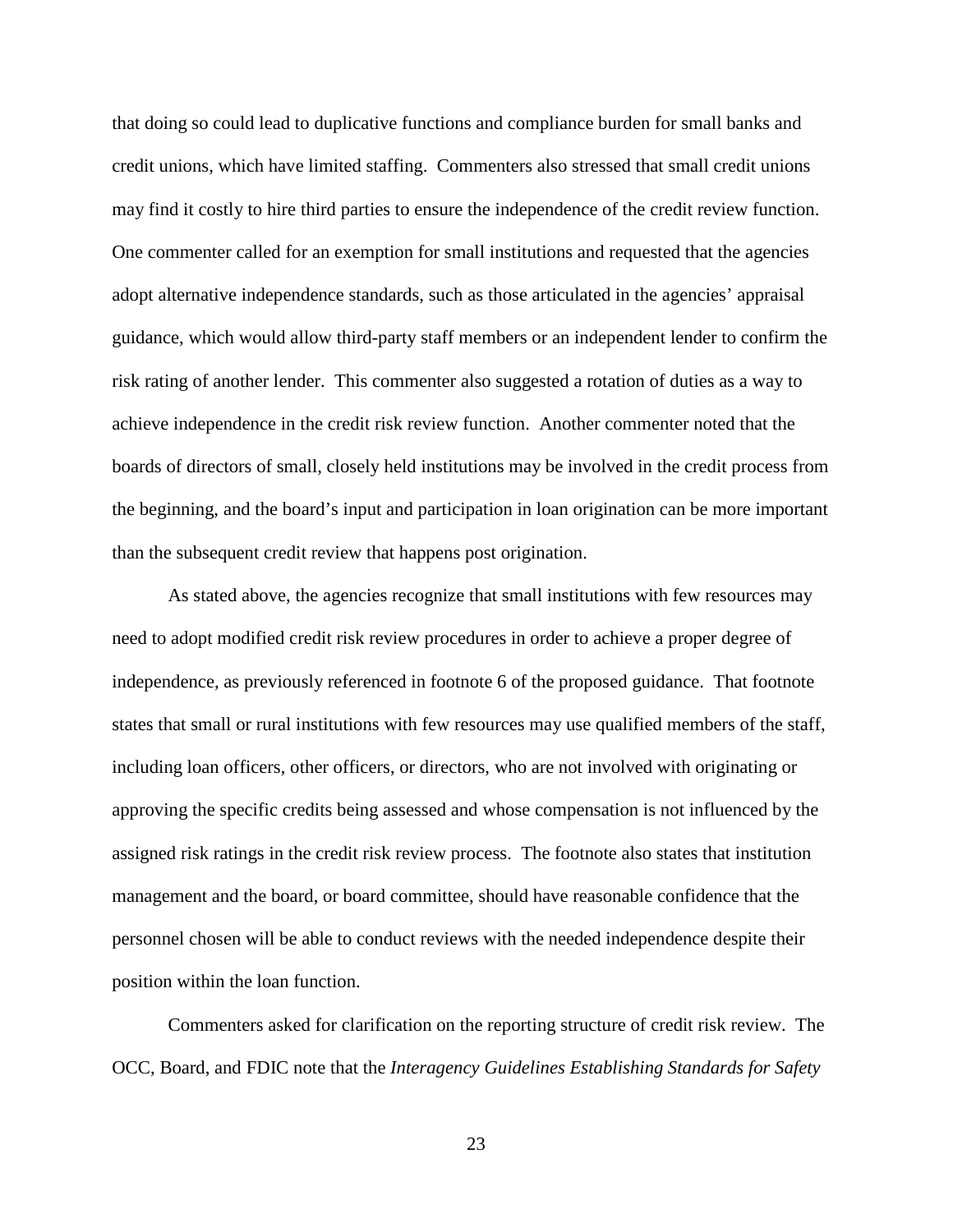*and Soundness*[15](#page-23-0) state that an institution should have internal controls and information systems that are appropriate to the size of the institution, as well as nature, scope and risk of its activities, including clear lines of authority and responsibility for monitoring adherence to established policies. This statement applies to policies for a system of independent, ongoing credit review and appropriate communication to management and to the board of directors. Whether or not the institution has a dedicated credit risk review department, it is prudent for the credit risk review function to report directly to the institution's board of directors or a committee thereof. This reporting structure allows the credit risk review function to provide the board of directors with an independent assessment of the overall quality of loan portfolios and other areas of credit exposure as mandated. Senior management may be responsible for appropriate administrative functions, provided such an arrangement does not compromise the independence of the credit risk review function.

### **E. Current Expected Credit Losses**

The agencies received a number of comments related to the CECL methodology as described in FASB ASC Topic 326.<sup>[16](#page-23-1)</sup> Some commenters cautioned the agencies against incorporating FASB ASC Topic 326 into the credit review final guidance because this would create a complex methodology that many institutions would be unable to implement. For example, one commenter expressed concern with maintaining historical loss experience on a segment level because loan segmentation under FASB ASC 326 may be more granular than what is currently maintained and may change over time. Commenters on the proposed credit review guidance noted that while institutions with large and complex loan portfolios typically maintain

<span id="page-23-1"></span><span id="page-23-0"></span><sup>&</sup>lt;sup>15</sup> Supra note 2.<br><sup>16</sup> Refer to the final Interagency Policy Statement on Allowances for Credit Losses published elsewhere in today's Federal Register for more details on CECL methodology.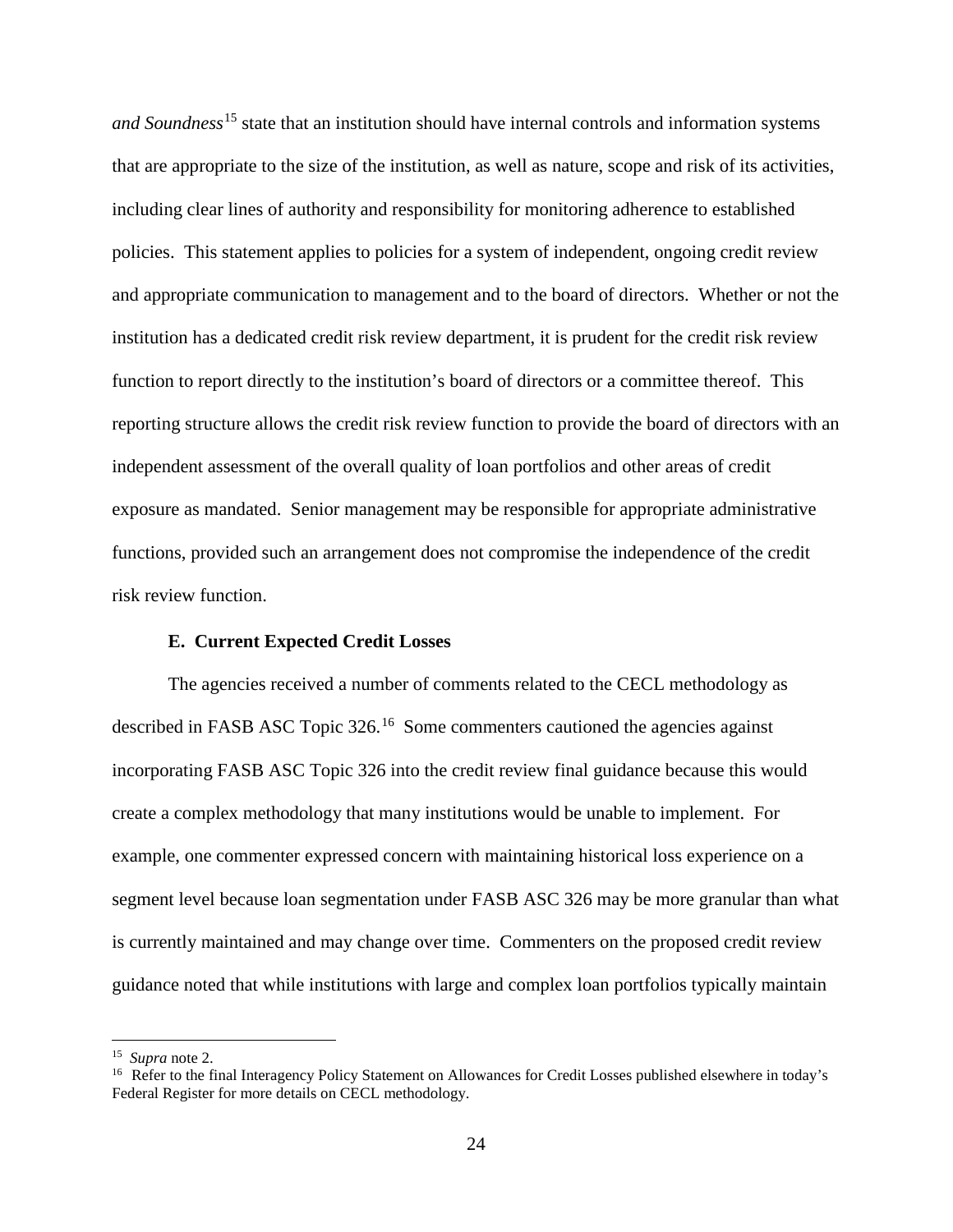records of their historical loss experience for credits in each of the categories in their risk rating framework, this may not be the case in smaller institutions.

The final guidance is intended to be flexible and consistent with CECL, but it does not incorporate FASB Topic 326. The agencies have observed that maintenance of historical loss information has traditionally been part of an effective credit risk grading framework for institutions of all sizes as it provides a basis for credit loss estimation for various credit types. Institutions have flexibility in how historical loss data information is maintained to the extent that it provides sufficient information to inform and help confirm the accuracy of risk rating similar credits. To provide further clarity and to emphasize the flexibility available to institutions, the agencies have modified the final guidance to read "evaluation of the institution's historical loss experience for each of the groups of loans with similar risk characteristics into which it has segmented its loan portfolio."

Some commenters recommended that the agencies clarify credit risk review's role in determining ACLs. One commenter asked for clarification on whether credit risk review functions must conduct risk-specific assessments on the valuations of financial assets measured at an amortized cost basis, such as held-to-maturity securities. With regard to institutions that produce economic forecast estimations as a component of their ACL estimate, the commenter also asked whether credit risk review functions should integrate and align the economic forecast estimations into qualitative assessments of individual loans and portfolios.

As discussed previously, the agencies are issuing this final guidance as a standalone document separate from any guidance on estimation of expected credit losses, as credit risk review is an important component of safety and soundness on its own. Commenters should refer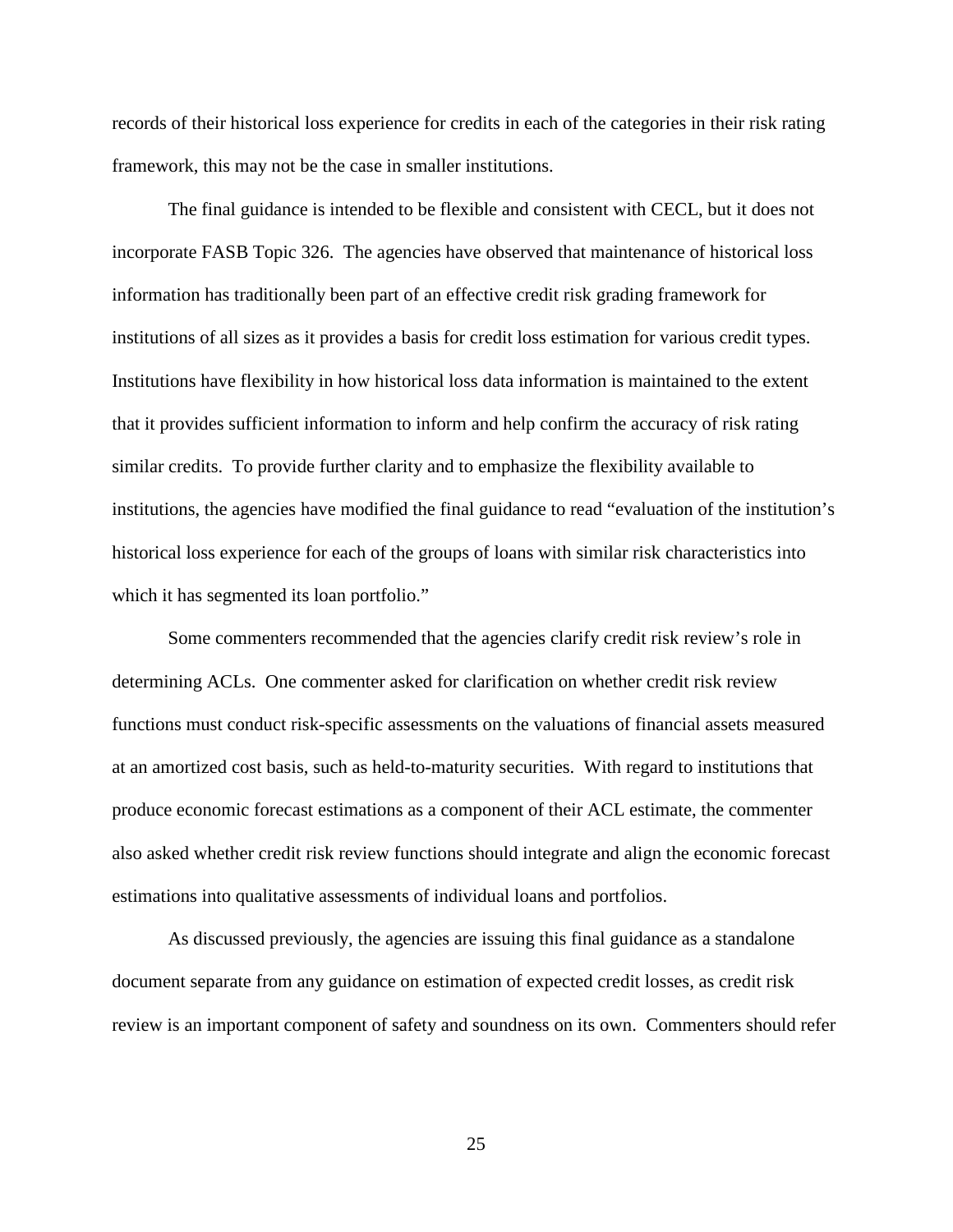to the Interagency Policy Statement on Allowances for Credit Losses<sup>[17](#page-25-0)</sup> regarding how credit risk review can facilitate the loss estimation process.

# **IV. Paperwork Reduction Act**

In accordance with the requirements of the Paperwork Reduction Act of 1995 (PRA),  $^{18}$  $^{18}$  $^{18}$ the agencies may not conduct or sponsor, and the respondent is not required to respond to, an information collection unless it displays a currently valid Office of Management and Budget (OMB) control number.

The final guidance will not create any new or revise any existing collections of information under the PRA. Therefore, no information collection request will be submitted to the OMB for review.

# **V. Final Guidance**

The text of the final guidance is as follows:

# **INTERAGENCY GUIDANCE ON CREDIT RISK REVIEW SYSTEMS Introduction**

The *Interagency Guidelines Establishing Standards for Safety and Soundness*  $(Guidelines)^1$  $(Guidelines)^1$  underscore the critical importance of credit risk review and set safety and soundness standards for insured depository institutions to establish a system for independent, ongoing credit risk review, and for appropriate communication to their management and boards

<span id="page-25-0"></span><sup>&</sup>lt;sup>17</sup> This guidance is contained in a separate notice published in the Federal Register.

<span id="page-25-1"></span><sup>&</sup>lt;sup>18</sup> 44 U.S.C. 3501-3521.

<span id="page-25-2"></span><sup>&</sup>lt;sup>1</sup> 12 CFR part 30, Appendix A (OCC); 12 CFR part 208, Appendix D-1 (Board); and 12 CFR part 364, Appendix A (FDIC). Part 723 of NCUA Rules and Regulations.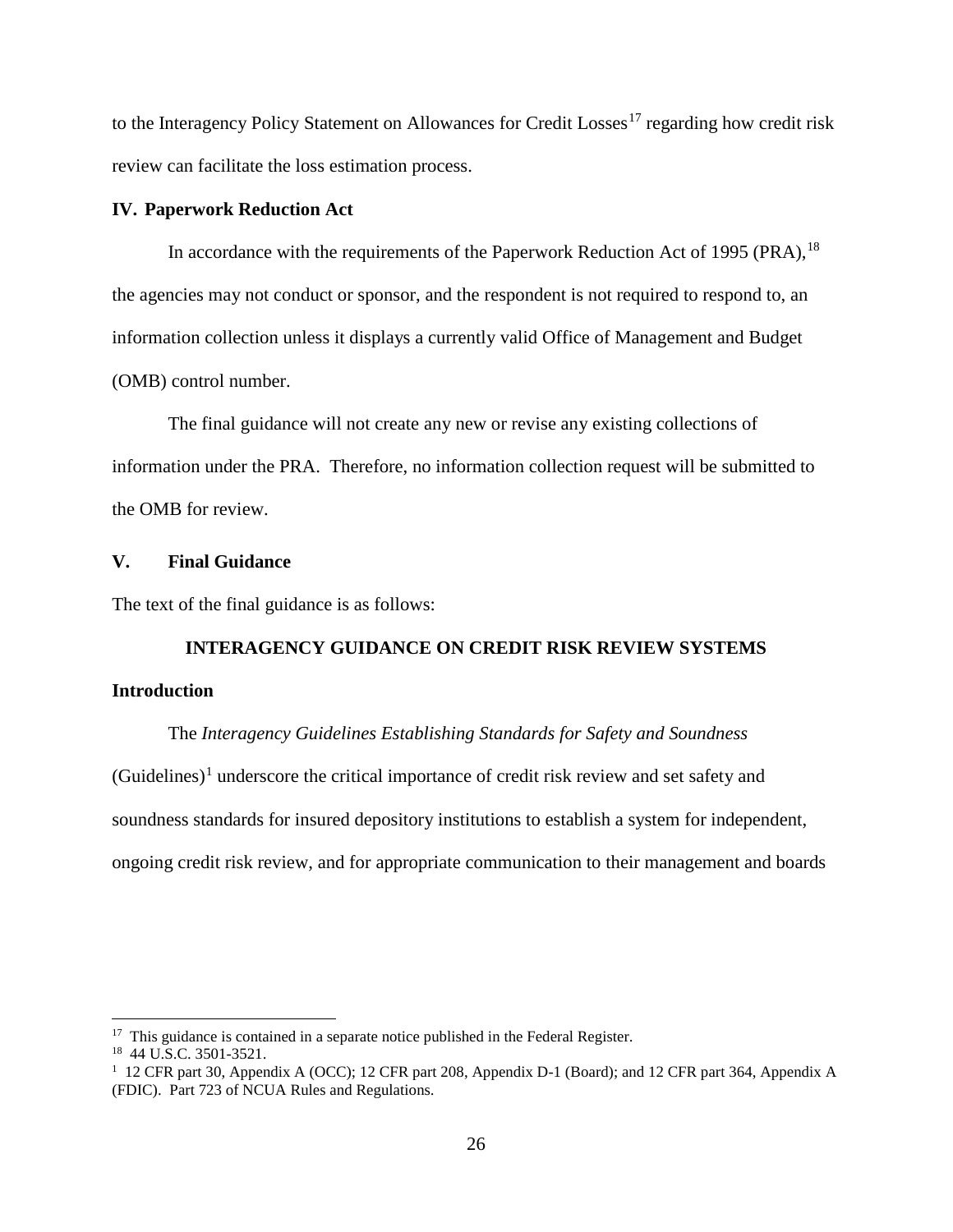of directors.<sup>[2](#page-26-0)</sup> This guidance, which aligns with the Guidelines, is appropriate for all institutions<sup>[3](#page-26-1)</sup> and describes a broad set of practices that can be used either within a dedicated unit or across multiple units throughout an institution to form a credit risk review system that is consistent with safe and sound lending practices. This guidance outlines principles that an institution should consider in developing and maintaining an effective credit risk review system.

#### **Overview of Credit Risk Review Systems**

The nature of credit risk review systems<sup>[4](#page-26-2)</sup> varies based on an institution's size,

complexity, loan types, risk profile, and risk management practices. For example, in smaller or less complex institutions, a credit risk review system may include qualified members of the staff, including loan officers, other officers, or directors, who are independent of the credits being assessed. In larger or more complex institutions, a credit risk review system may include components of a dedicated credit risk review function that are independent of the institution's lending function.<sup>[5](#page-26-3)</sup> A credit risk review system may also include various responsibilities assigned

<span id="page-26-1"></span><span id="page-26-0"></span> $\frac{1}{2}$  $<sup>2</sup>$  For foreign banking organization branches, agencies, or subsidiaries not operating under single governance in the</sup> United States, the U.S. risk committee would serve in the role of the board of directors for purposes of this guidance. <sup>3</sup> For purposes of this guidance, regulated institutions are those supervised by the following agencies: The Board of Governors of the Federal Reserve System (Board), the Federal Deposit Insurance Corporation (FDIC), the National Credit Union Administration (NCUA), and the Office of the Comptroller of the Currency (OCC), hereafter referred to as the "agencies."

<span id="page-26-2"></span><sup>&</sup>lt;sup>4</sup> The credit risk review function is not intended to be performed by an institution's internal audit function. However, as discussed in the agencies' March 2003 *Interagency Policy Statement on the Internal Audit Function and its Outsourcing* (2003 policy statement), some institutions coordinate the internal audit function with several risk monitoring functions, such as the credit risk review function. The 2003 policy statement states that coordination of credit risk review with the internal audit function can facilitate the reporting of material risk and control issues to the audit committee, increase the overall effectiveness of these monitoring functions, better utilize available resources, and enhance the institution's ability to comprehensively manage risk. However, an effective internal audit function maintains the ability to independently audit the credit risk review function. (The NCUA was not an issuing agency of the 2003 policy statement.)

<span id="page-26-3"></span><sup>&</sup>lt;sup>5</sup> Credit risk review may be referred to as loan review, credit review, asset quality review, or another name as chosen by an institution. The role of, expectations for, and scope of credit risk review as discussed in this document are distinct from the roles, expectations, and scope of work performed by other groups within an institution that are also responsible for monitoring, managing and reporting credit risk. Examples may be those involved with lending functions, independent risk management, loan work outs, and accounting. Each institution indicates in its own policies and procedures the specific roles and responsibilities of these different groups, including separation of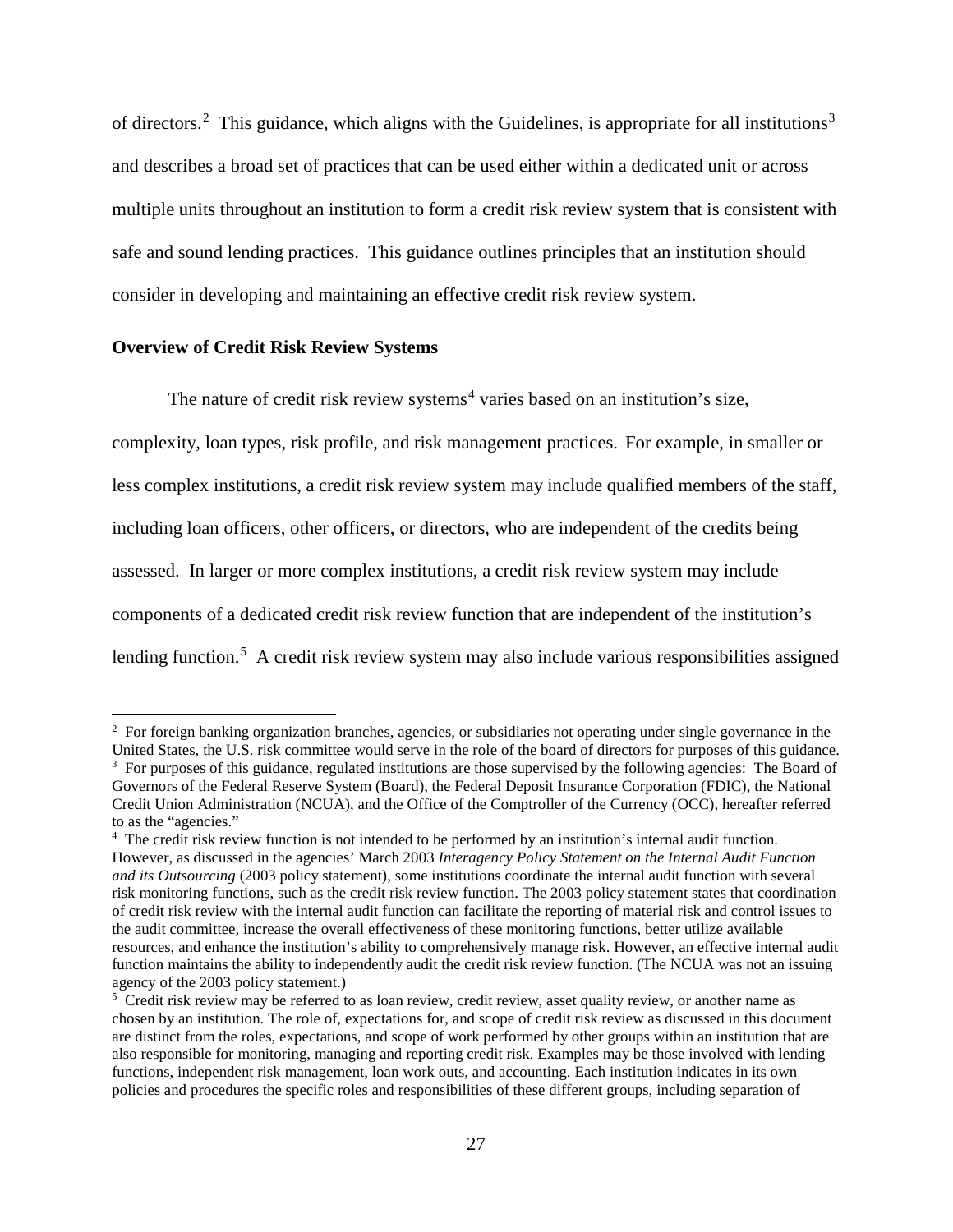to credit underwriting, loan administration, a problem loan workout group, or other organizational units of an institution. Among other responsibilities, these groups may administer the internal problem loan reporting process, maintain the integrity of the credit risk rating process, confirm that timely and appropriate changes are made to risk ratings, and support the quality of information used to estimate the Allowance for Credit Losses (ACL) or the Allowance for Loan and Lease Losses (ALLL), as applicable. Additionally, some or all of the credit risk review function may be performed by a qualified third party.

Regardless of the structure, an effective credit risk review system accomplishes the following objectives:

- Promptly identifies loans with actual and potential credit weaknesses so that timely action can be taken to strengthen credit quality and minimize losses.
- Appropriately validates and, if necessary, adjusts risk ratings, especially for those loans with potential or well-defined credit weaknesses that may jeopardize repayment.
- Identifies relevant trends that affect the quality of the loan portfolio and highlights segments of those portfolios that are potential problem areas.
- Assesses the adequacy of and adherence to internal credit policies and loan administration procedures and monitors compliance with applicable laws and regulations.

 $\overline{a}$ 

duties. A credit risk review unit, or individuals serving in that role, can rely on information provided by other units in developing its own independent assessment of credit risk in loan portfolios, but the credit risk review unit critically evaluates such information to maintain its own view, as opposed to relying exclusively on such information.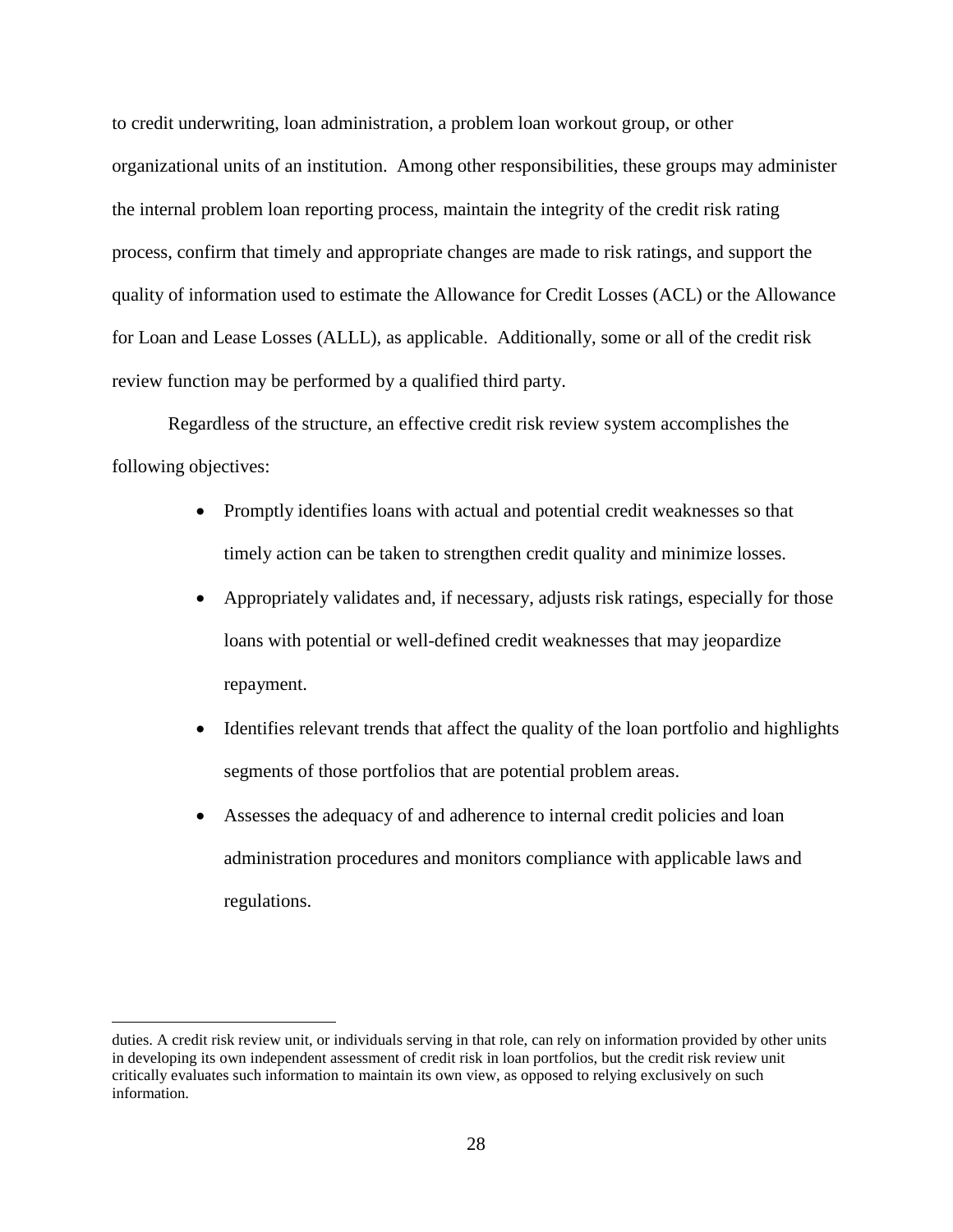- Evaluates the activities of lending personnel and management, including compliance with lending policies and the quality of their loan approval, monitoring, and risk assessment.
- Provides management and the board of directors with an objective, independent, and timely assessment of the overall quality of the loan portfolio.
- Provides management with accurate and timely credit quality information for financial and regulatory reporting purposes, including the determination of an appropriate ACL or ALLL, as applicable.

# **Credit Risk Rating (or Grading) Framework**

The foundation for any effective credit risk review system is accurate and timely risk ratings to assess credit quality and identify or confirm problem loans. An effective credit risk rating framework includes the monitoring of individual loans and retail credit portfolios, or segments thereof, with similar risk characteristics. An effective framework also provides important information on the collectibility of each portfolio for use in the determination of an appropriate ACL or ALLL, as applicable. Further, an effective framework generally places primary reliance on the lending staff to assign accurate and timely risk ratings and identify emerging loan problems. However, given the importance of the credit risk rating framework, the lending personnel's assignment of risk ratings is typically subject to review by qualified and independent: (i) peers, managers, or loan committee(s); (ii) part-time or full-time employee(s); (iii) internal departments staffed with credit review specialists; or (iv) external credit review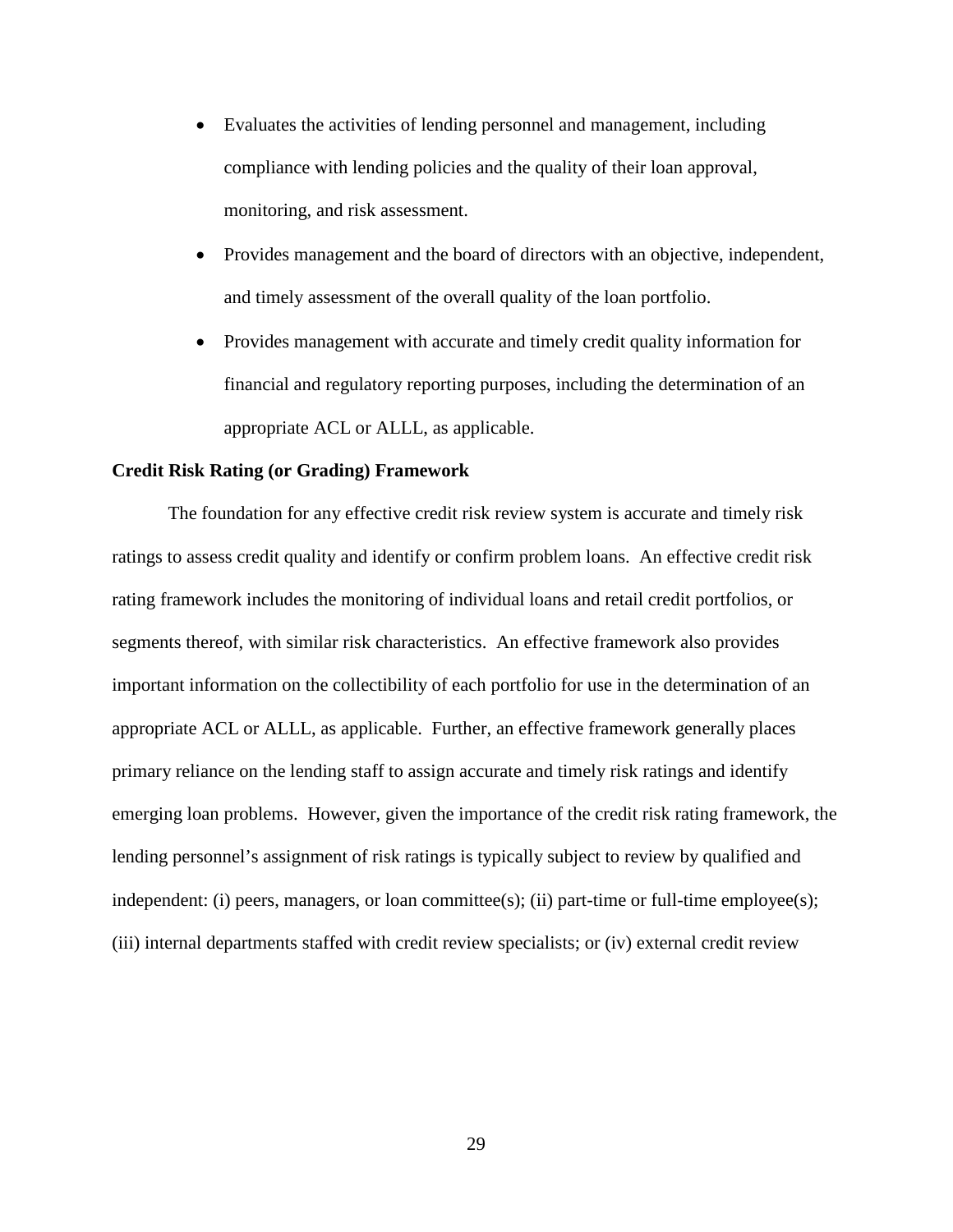consultants. A risk rating review that is independent of the lending function and approval process can provide a more objective assessment of credit quality.[6](#page-29-0)

An effective credit risk rating framework includes the following attributes:

- A formal credit risk rating system in which the ratings reflect the risk of default and credit losses, and for which a written description of the credit risk framework is maintained, including a discussion of the factors used to assign appropriate risk ratings to individual loans and retail credit portfolios, or segments thereof, with similar risk characteristics.<sup>[7](#page-29-1)</sup>
- Identification or grouping of loans that warrant the special attention of management or other designated "watch lists" of loans that management is more closely monitoring.[8](#page-29-2)
- Clear explanation of why particular loans warrant the special attention of

<span id="page-29-0"></span> $\frac{1}{6}$ <sup>6</sup> Small or rural institutions that have few resources or employees may adopt modified credit risk review procedures and methods to achieve a proper degree of independence. For example, in the review process, such an institution may use qualified members of the staff, including loan officers, other officers, or directors, who are not involved with originating or approving the specific credits being assessed and whose compensation is not influenced by the assigned risk ratings. It is appropriate to employ such modified procedures when more robust procedures and methods are impractical. Institution management and the board, or a board committee, should have reasonable confidence that the personnel chosen will be able to conduct reviews with the needed independence despite their position within the loan function.

<span id="page-29-1"></span><sup>7</sup> A bank or savings association may have a credit risk rating framework that differs from the framework for loan classifications used by the federal banking agencies. Such banks and savings associations should maintain documentation that translates their risk ratings into the regulatory classification framework used by the federal banking agencies. This documentation will enable examiners to reconcile the totals for the various loan classifications or risk ratings under the institution's system to the federal banking agencies' categories contained in the Uniform Agreement on the Classification and Appraisal of Securities Held by Depository Institutions Attachment 1 – Classification Definitions (OCC: OCC Bulletin 2013-28; Board: SR Letter 13-18; and FDIC: FIL-51-2013). The NCUA does not require credit unions to adopt a uniform regulatory classification system. Risk rating guidance for credit unions is set forth in NCUA letters to credit unions 10-CU-02, "Current Risks in Business Lending and Sound Risk Management Practices," issued January 2010 and 10-CU-03, "Concentration Risk," issued March 2010. *See also* the Commercial and Member Business Loans section of the NCUA Examiner's Guide (Commercial and Member Business Loans > Credit Risk Rating Systems) and the preamble to 1 CFR Parts 701, 723 and 741 Member Business Loans; Commercial Lending: Proposed Rule July 2015.

<span id="page-29-2"></span><sup>8</sup> In addition to loans designated as "watch list," this identification typically includes loans rated special mention, substandard, doubtful, or loss.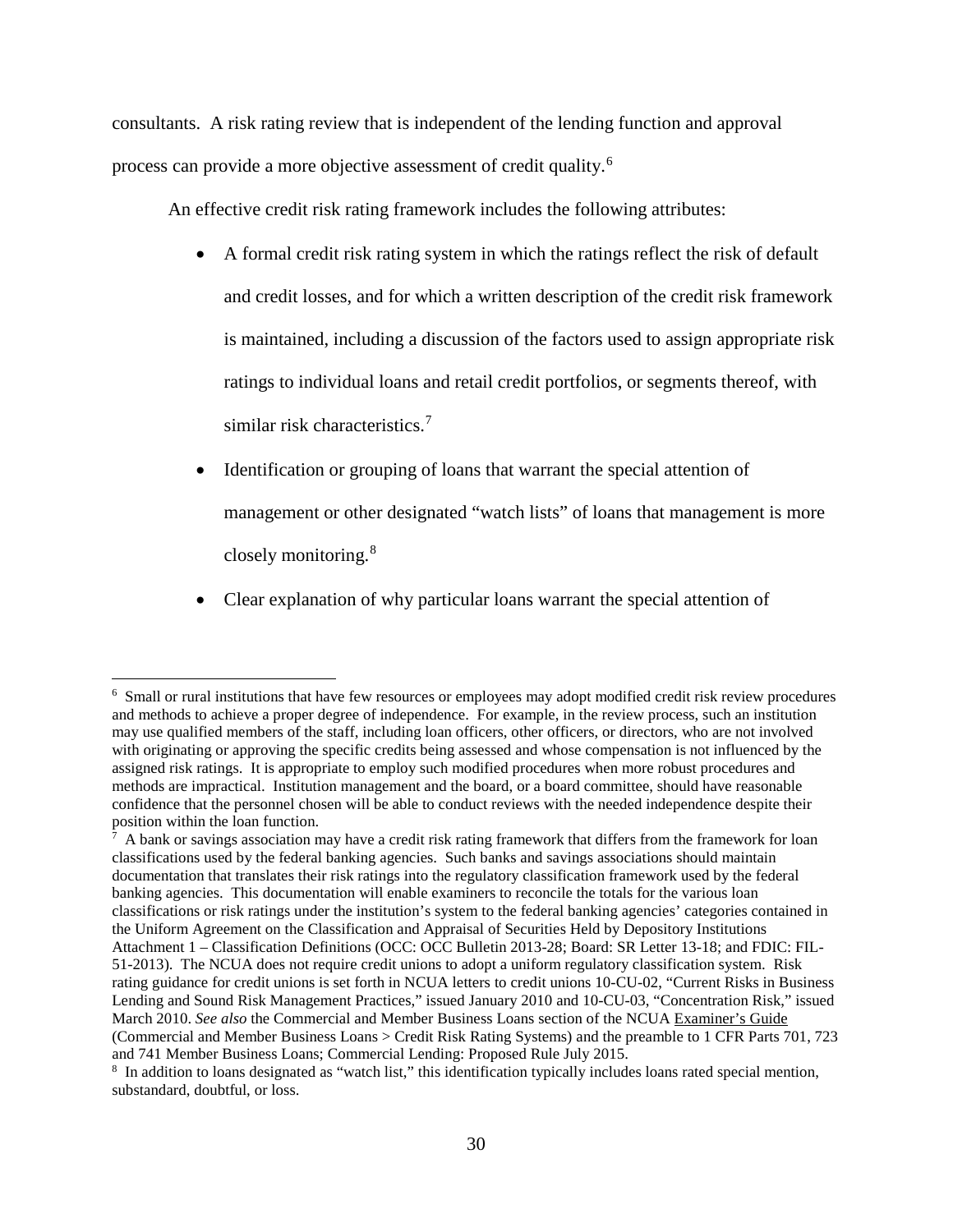management or have received an adverse risk rating.

- Evaluation of the effectiveness of approved workout plans.
- A method for communicating direct, periodic, and timely information to the institution's senior management and the board of directors or appropriate board committee on the status of loans identified as warranting special attention or adverse classification, and the actions taken by management to strengthen the credit quality of those loans.
- Evaluation of the institution's historical loss experience for each of the groups of loans with similar risk characteristics into which it has segmented its loan portfolio**.** [9](#page-30-0)

#### **Elements of an Effective Credit Risk Review System**

An effective credit risk review system starts with a written credit risk review policy<sup>[10](#page-30-1)</sup> that is reviewed and typically approved at least annually by the institution's board of directors or appropriate board committee to evidence its support of, and commitment to, maintaining an effective system. Effective policies include a description of the overall risk rating framework and establish responsibilities for loan review based on the portfolio being assessed. An effective credit risk review policy addresses the following elements, described in more detail below: the qualifications and independence of credit risk review personnel; the frequency, scope, and depth

<span id="page-30-0"></span> <sup>9</sup> In particular, institutions with large and complex loan portfolios typically maintain records of their historical loss experience for credits in each of the categories in their risk rating framework. For banks and savings associations, these categories are either those used by, or those that can be translated into those used by, the federal banking agencies.

<span id="page-30-1"></span><sup>10</sup> *See* 12 CFR part 30, Appendix A (OCC); 12 CFR part 208, Appendix D-1 (Board); and 12 CFR part 364 Appendix A (FDIC). *See also* 12 CFR part 723 (NCUA).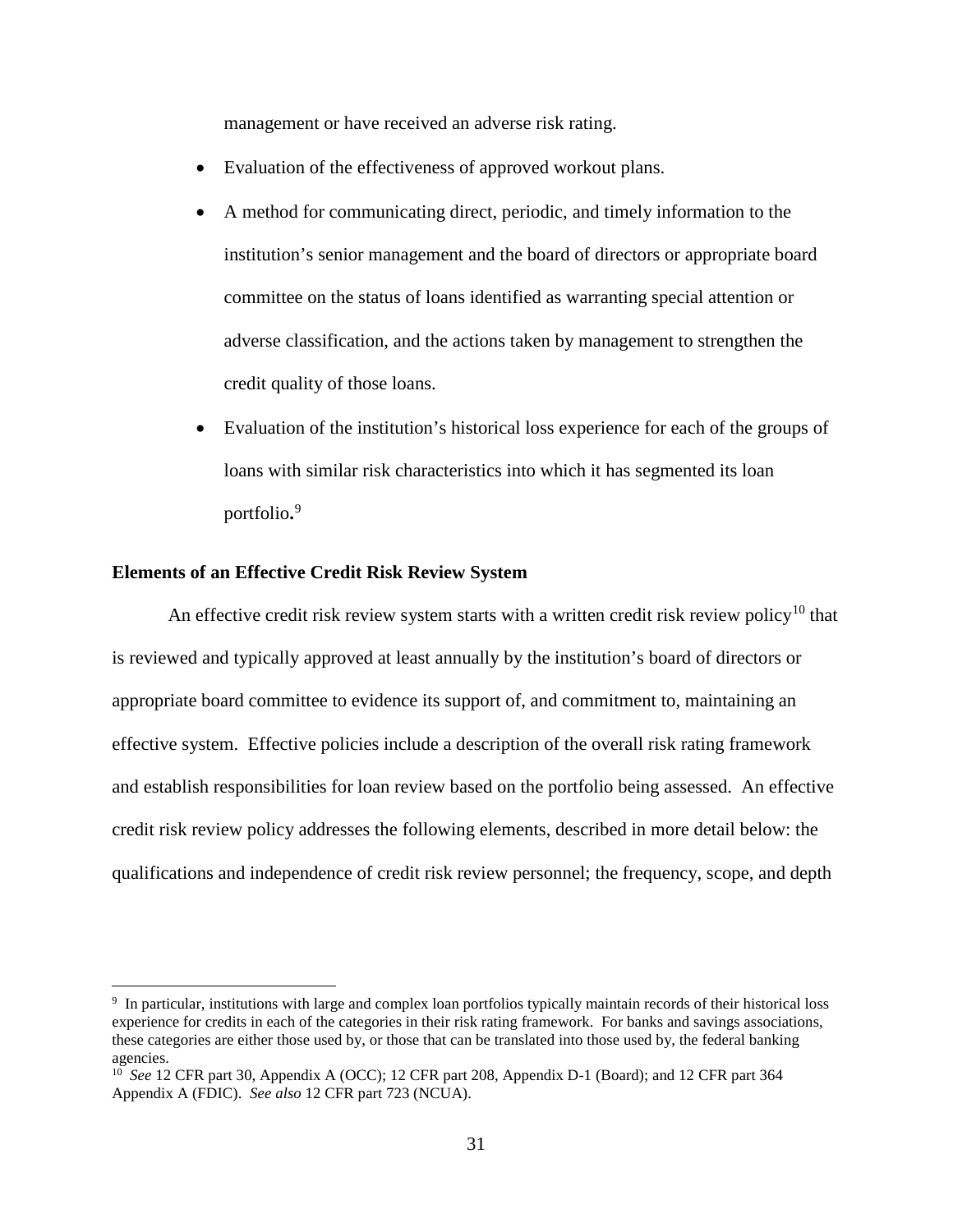of reviews; the review of findings and follow-up; and communication and distribution of results. Qualifications of Credit Risk Review Personnel

An effective credit risk review function is staffed with personnel who are qualified based on their level of education, experience, and extent of formal credit training. Qualified personnel are knowledgeable in both sound lending practices and the institution's lending guidelines for the types of loans offered by the institution. The level of experience and expertise for all personnel involved in the credit risk review process is expected to be commensurate with the nature of the risk and complexity of the portfolios. In addition, qualified credit risk review personnel possess knowledge of relevant laws, regulations, and supervisory guidance.

#### Independence of Credit Risk Review Personnel

An effective credit risk review system incorporates both the initial identification of emerging problem loans by loan officers and other line staff, and an assessment of loans by personnel independent of the credit approval process. Placing primary responsibility on loan officers, risk officers, and line staff is important for continuous portfolio analysis and prompt identification and reporting of problem loans. Because of frequent contact with borrowers, loan officers and line staff can usually identify potential problems before they become apparent to others. However, institutions should be careful to avoid over-reliance on loan officers and line staff for identification of problem loans. An independent assessment of risk is achieved when personnel who perform the loan review do not have control over the loan and are not part of or influenced by individuals associated with the loan approval process.

While a larger institution may establish a separate department staffed with credit review specialists, cost and volume considerations may not justify such a system in a smaller institution. For example, in the review process, smaller institutions may use an independent committee of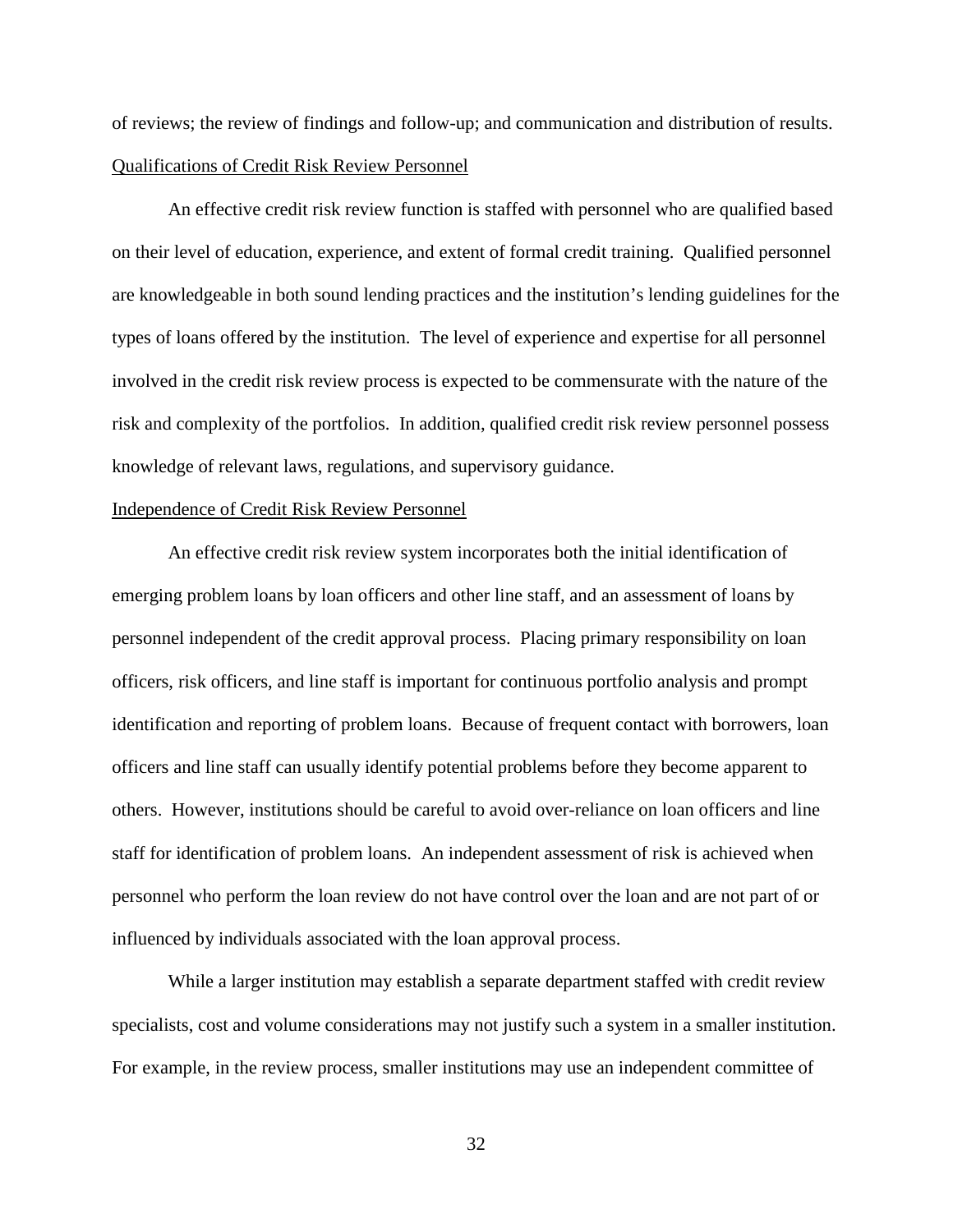outside directors or qualified members of the staff, including loan officers, other officers, or directors, who are not involved with originating or approving the specific credits being assessed and whose compensation is not influenced by the assigned risk ratings. Whether or not the institution has a dedicated credit risk review department, it is prudent for the credit risk review function to report directly to the institution's board of directors or a committee thereof, consistent with safety and soundness standards. Senior management may be responsible for appropriate administrative functions provided such an arrangement does not compromise the independence of the credit risk review function.

The institution's board of directors, or a committee thereof, may outsource the credit risk review function to an independent third party.<sup>11</sup> However, the responsibility for maintaining a sound credit risk review system remains with the institution's board of directors. In any case, institution personnel who are independent from the lending function typically assess risks, develop the credit risk review plan, and verify appropriate follow-up of findings. Outsourcing of the credit risk review function to the institution's external auditor may raise additional independence considerations.<sup>[12](#page-32-1)</sup>

#### Frequency of Reviews

An effective credit risk review system provides for review and evaluation of an institution's significant loans, loan products, or groups of loans typically annually, on renewal, or more frequently when internal or external factors indicate a potential for deteriorating credit

<span id="page-32-0"></span><sup>&</sup>lt;sup>11</sup> For supervisory guidance related to outside service providers, refer to SR letter 13-19/CA letter 13-21, "Guidance on Managing Outsourcing Risk," issued by the Board on December 5, 2013; FIL-44-2008, "Guidance for Managing Third-Party Risk," issued by the FDIC on June 6, 2008; and OCC Bulletin 2013-29, "Third-Party Relationships: Risk Management Guidance," issued by the OCC on October 30, 2013. For credit unions, refer to NCUA letters to credit unions 01-CU-20 "Due Diligence over Third Party Service Providers," issued November 2001 and 07-CU-13 "Evaluating Third Party Relationships," issued December 2007. 12 *See* footnote 4.

<span id="page-32-1"></span>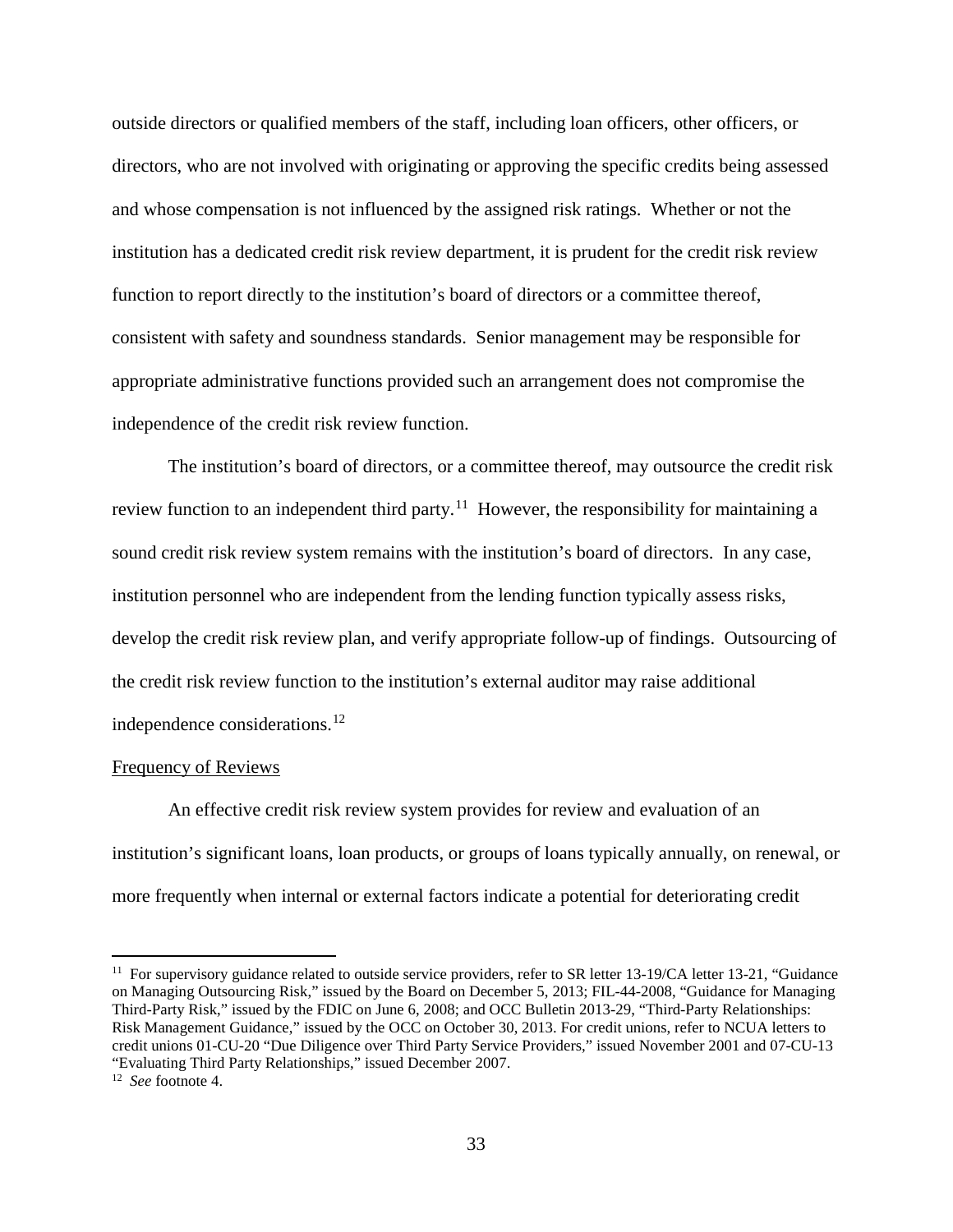quality or the existence of one or more other risk factors. The credit risk review function can also provide useful continual feedback on the effectiveness of the lending process in order to identify any emerging problems. Ongoing or periodic review of an institution's loan portfolio is particularly important to the estimation of ACLs or the ALLL because loss expectations may change as the credit quality of a loan changes. Use of key risk indicators or performance metrics by credit risk review management can support adjustments to the frequency and scope of reviews.

## Scope of Reviews

Comprehensive and effective reviews cover all segments of the loan portfolio that pose significant credit risk or concentrations, and other loans that meet certain institution-specific criteria. A properly designed scope considers the current market conditions or other external factors that may affect a borrower's current or future ability to repay the loan. Establishment of an appropriate review scope also helps ensure that the sample of loans selected for review, or portfolio segments selected for review, is representative of the portfolio as a whole and provides reasonable assurance that any credit quality deterioration or unfavorable trends are identified. An effective credit risk review function also considers industry standards for credit risk review coverage consistent with the institution's size, complexity, loan types, risk profile, and risk management practices and helps to verify whether the review scope is appropriate. The institution's board of directors or appropriate board committee typically approves the scope of the credit risk review on an annual basis or whenever significant interim changes are made in order to adequately assess the quality of the current portfolio. An effective scope of credit risk review is risk-based and typically includes:

• Loans over a predetermined size;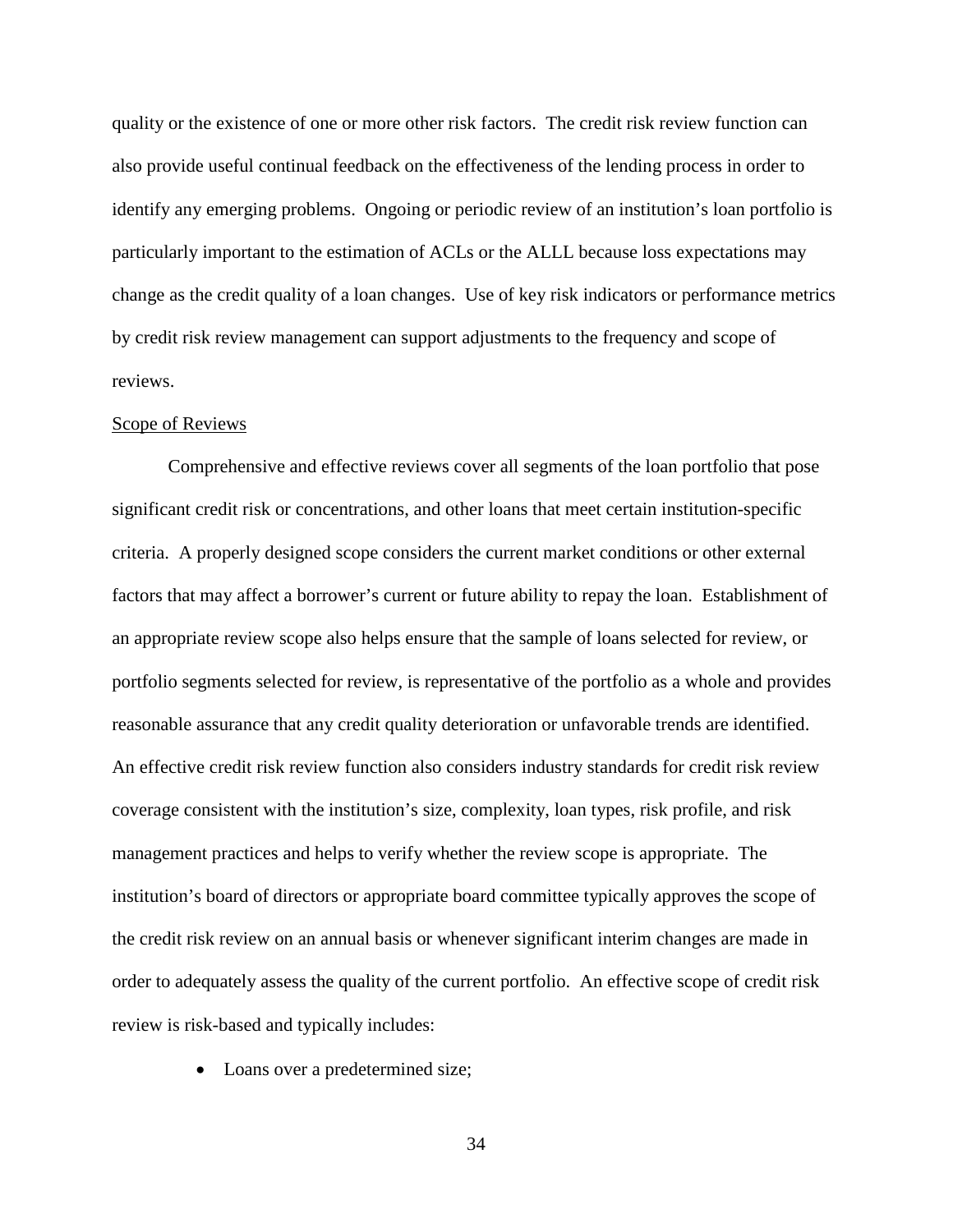- A sufficient sample of smaller loans, new loans, and new loan products;
- Loans with higher risk indicators, such as low credit scores, high credit lines, or those credits approved as exceptions to policy;
- Segments of loan portfolios, including retail, with similar risk characteristics such as those related to borrower risk (e.g. credit history), transaction risk (e.g. product and/or collateral type), or other risk factors as appropriate;
- Segments of the loan portfolio experiencing rapid growth;
- Exposures from non-lending activities that also pose credit risk;
- Past due, nonaccrual, renewed, and restructured loans;
- Loans previously adversely classified and loans designated as warranting the special attention of the institution's management;<sup>13</sup>
- Loans to insiders or related parties;
- Loans to affiliates;
- Loans constituting concentrations of credit risk and other loans affected by common repayment factors.

# Depth of Transaction or Portfolio Reviews

Loans and portfolio segments selected for review are typically evaluated for:

- Credit quality, soundness of underwriting and risk identification, borrower performance, and adequacy of the sources of repayment;
	- o When applicable, this evaluation includes the appropriateness of automated underwriting and credit scoring, including prudent use of

<span id="page-34-0"></span> <sup>13</sup> *See* footnote 8.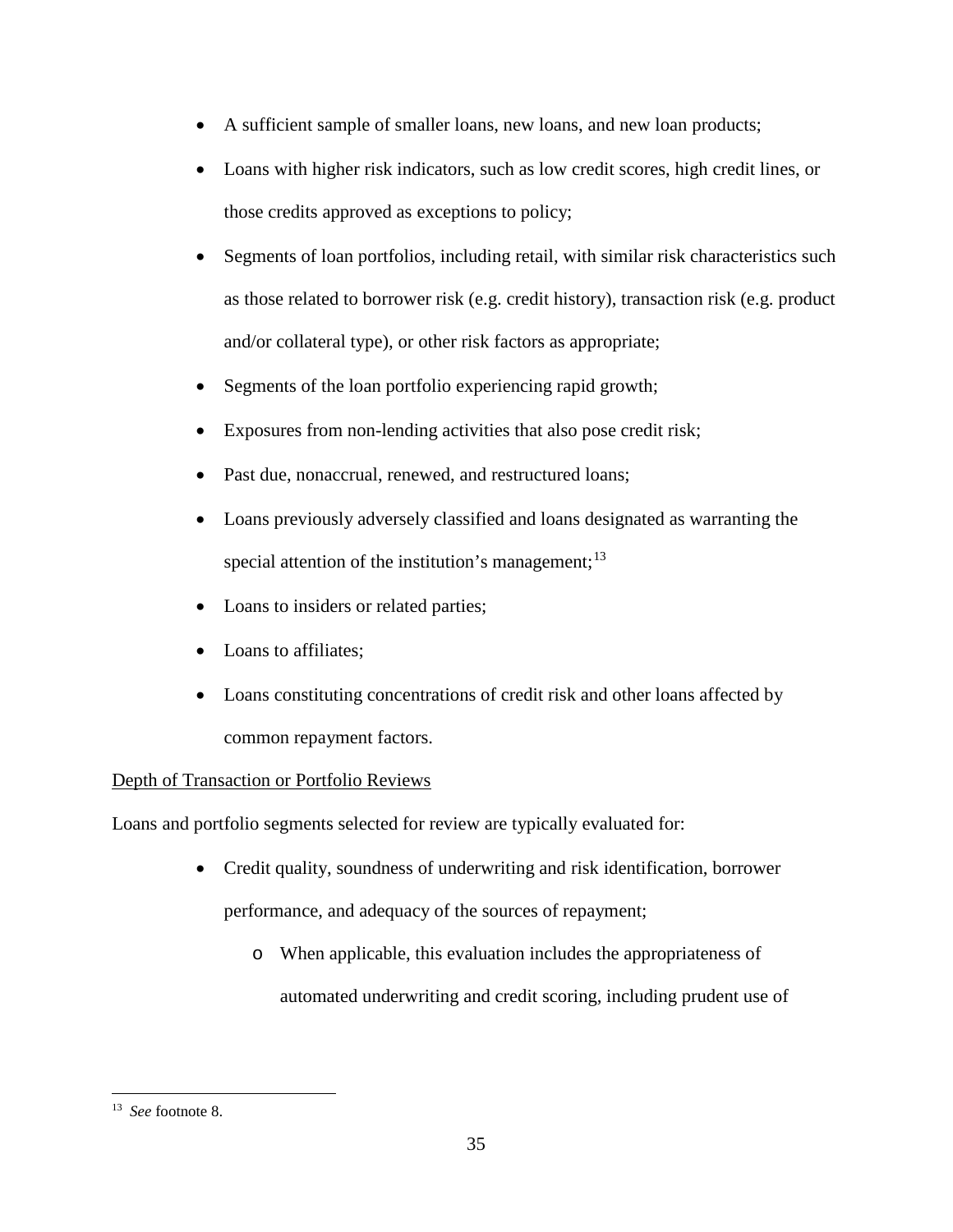overrides, as well as the effectiveness of account management strategies, collections, and portfolio management activities in managing credit risk;

- Reasonableness of assumptions;
- Creditworthiness of guarantors or sponsors;
- Sufficiency of credit and collateral documentation;
- Proper lien perfection;
- Proper approvals consistent with internal policies;
- Adherence to loan agreement covenants;
- Adequacy of, and compliance with, internal policies and procedures (such as those related to nonaccrual and classification or risk rating policies), laws, and regulations;
- The appropriateness of credit loss estimation for those credits with significant weaknesses including the reasonableness of assumptions used, and the timeliness of charge-offs;
- The accuracy of risk ratings and the appropriateness and timeliness of the identification of problem loans by loan officers.

#### Review of Findings and Follow-Up

An important activity of an effective credit risk review system is the discussion of the review findings, including all noted deficiencies, identified weaknesses, and any existing or planned corrective actions (including time frames for correction) with appropriate loan officers, department managers, and senior management. An effective system includes processes for all noted deficiencies and weaknesses that remain unresolved beyond the scheduled time frames for correction to be promptly reported to senior management and the board of directors or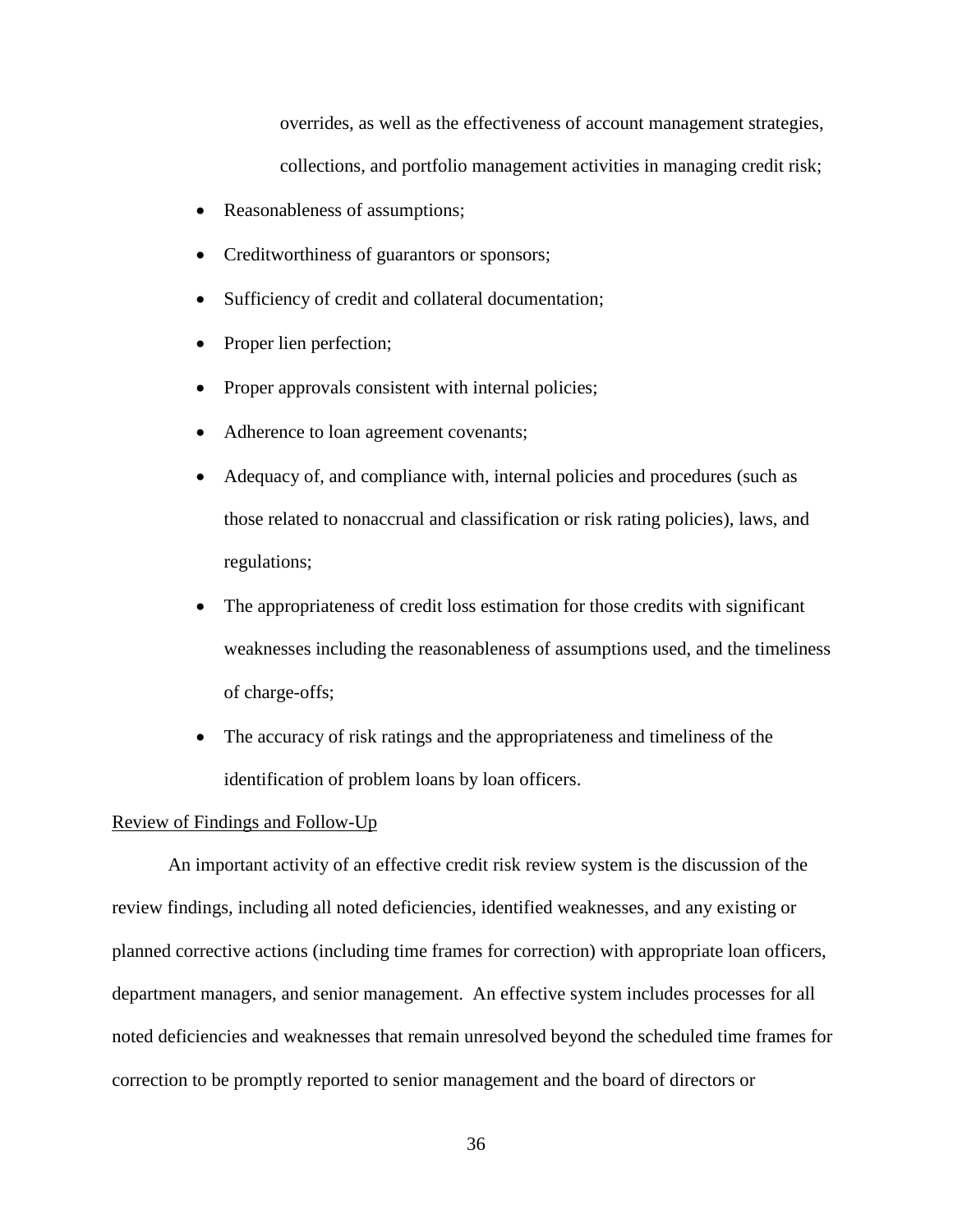appropriate board committee.

It is important to resolve risk rating differences between loan officers and loan review personnel according to a pre-arranged process. That process may include formal appeals procedures and arbitration by an independent party or may require default to the assigned classification or risk rating that indicates lower credit quality. If credit risk review personnel conclude that a loan or loan portfolio is of a lower credit quality than is perceived by the portfolio management staff, the lower classification or risk rating typically prevails unless internal parties identify additional information sufficient to obtain the concurrence of the independent reviewer or arbiter on the higher credit quality classification or risk rating. Communication and Distribution of Results

Personnel involved in the credit risk review process typically prepare a list of all loans (and portfolio segments) reviewed, the date of review, and a summary analysis that substantiates the risk ratings assigned to the loans reviewed. Effective communication also typically involves providing results of the credit risk reviews to the board of directors or appropriate board committee quarterly.[14](#page-36-0) Comprehensive reporting includes comparative trends that identify significant changes in the overall quality of the loan portfolio, the adequacy of, and adherence to, internal policies and procedures, the quality of underwriting and risk identification, compliance with laws and regulations, and management's response to substantive criticisms or recommendations. Such comprehensive reporting provides the board of directors or appropriate board committee with insight into the portfolio and the responsiveness of management and facilitates timely corrective action of deficiencies.

<span id="page-36-0"></span><sup>&</sup>lt;sup>14</sup> An effective credit risk review system provides for informing the board of directors or appropriate board committee more frequently than quarterly when material adverse trends are noted. When an institution conducts loan file reviews less frequently than quarterly, the board or appropriate board committee will typically receive results on other credit risk review activities quarterly.